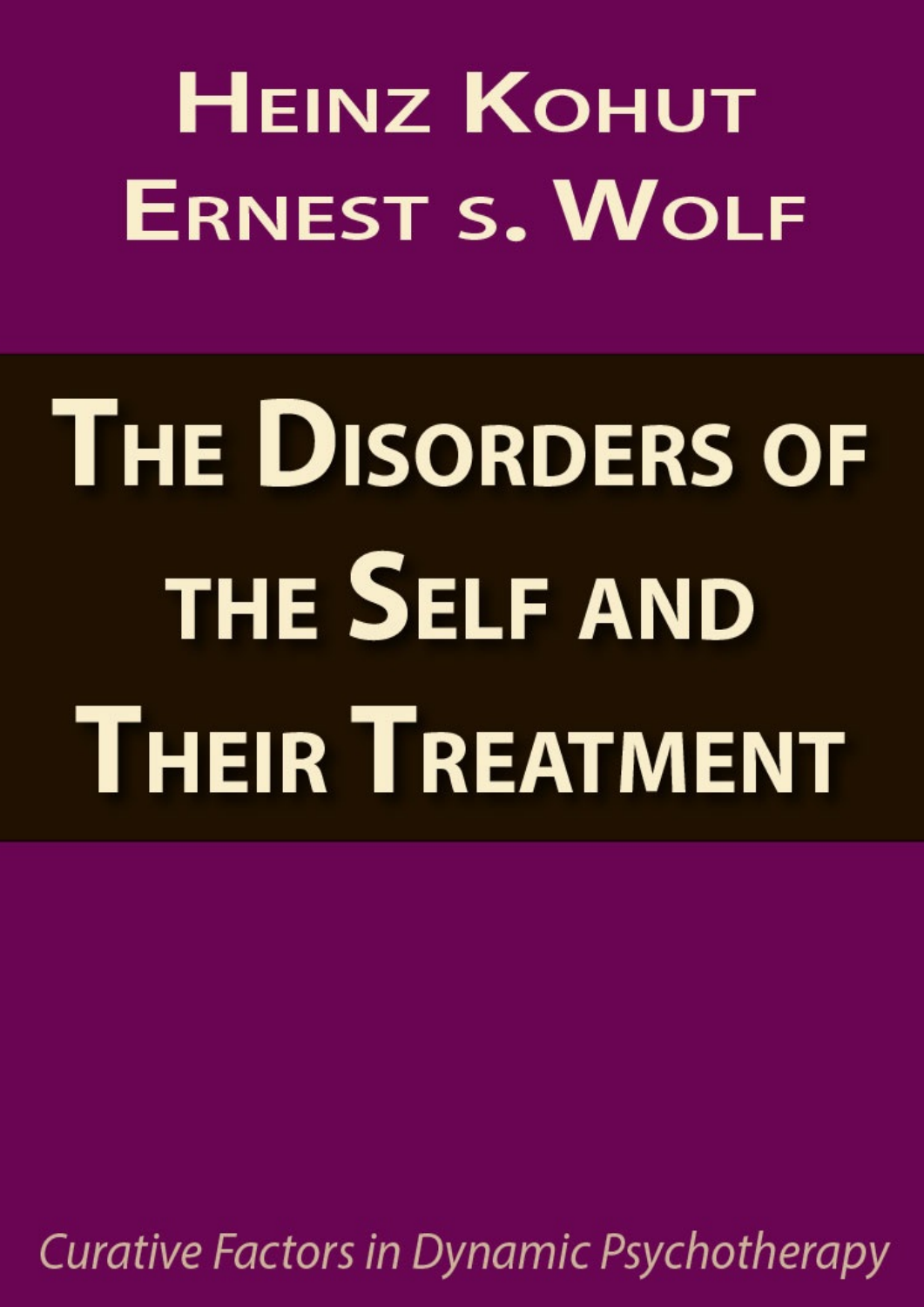**Table of [Contents](#page-29-0)**

- The Emergence of a Psychology of the Self
- The Secondary Disturbances of the Self
- The Primary Disturbances of the Self
- The Etiology of Self Pathology
- Psychopathology and Symptomatology

**Characterology** 

The Treatment of the Narcissistic Behavior and Personality Disorders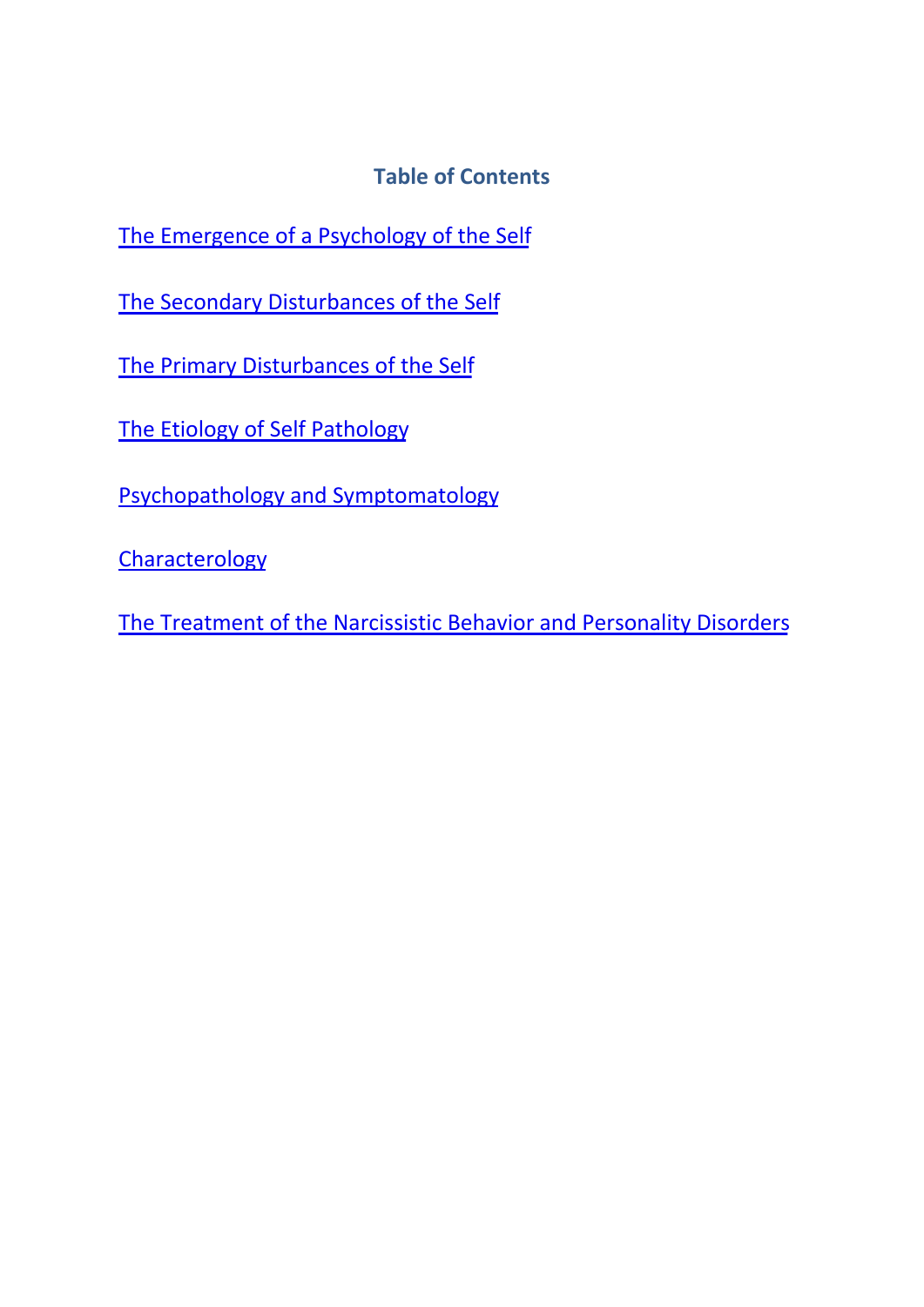# **The Disorders of the Self and Their Treatment**

**Heinz Kohut and Ernest S. Wolf**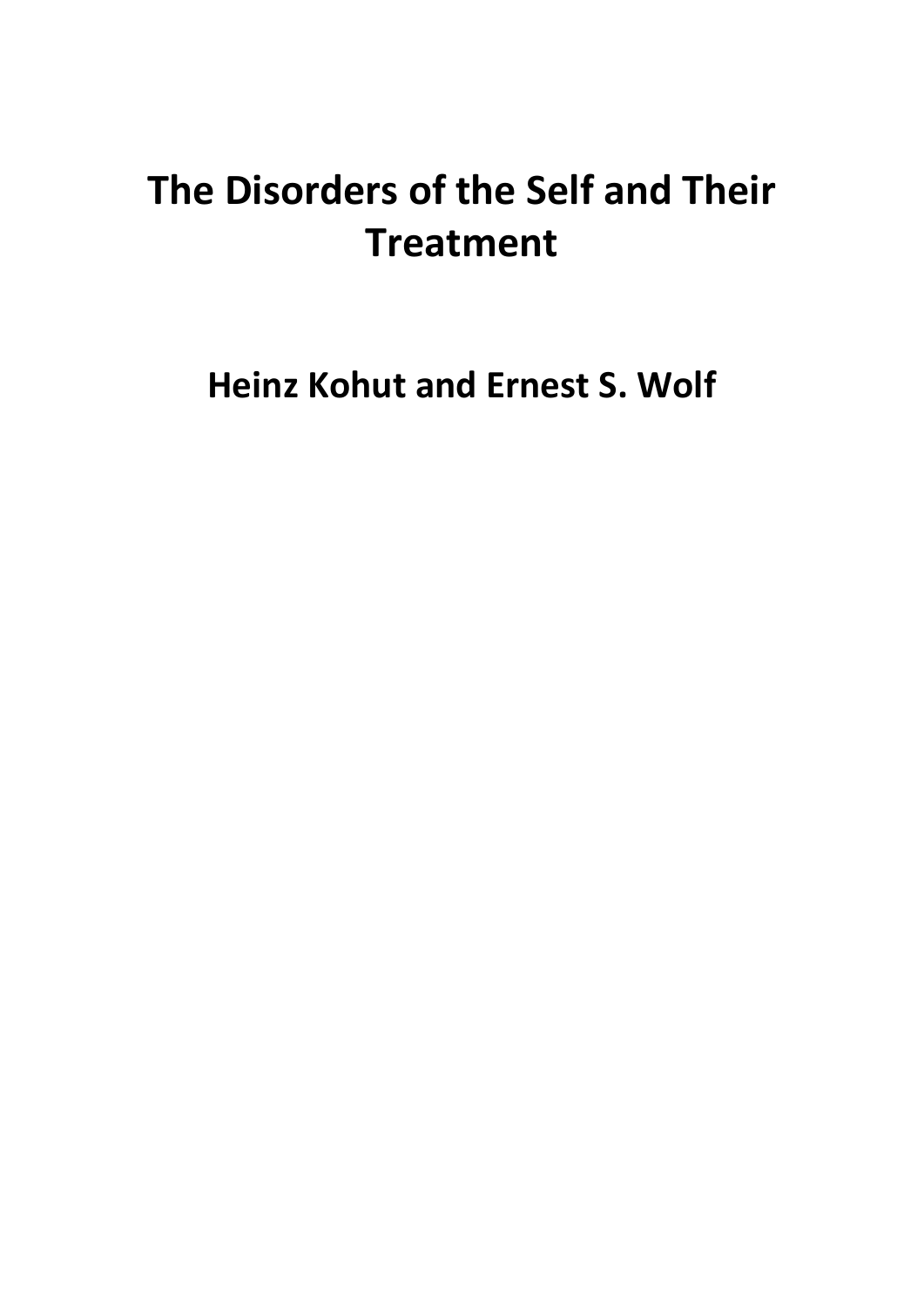#### e-Book 2015 International Psychotherapy Institute

From *Curative Factors in Dynamic Psychotherapy* Edited by Samuel Slipp. M.D.

Copyright © 1982 by Samuel Slipp. M.D.

All Rights Reserved

Created in the United States of America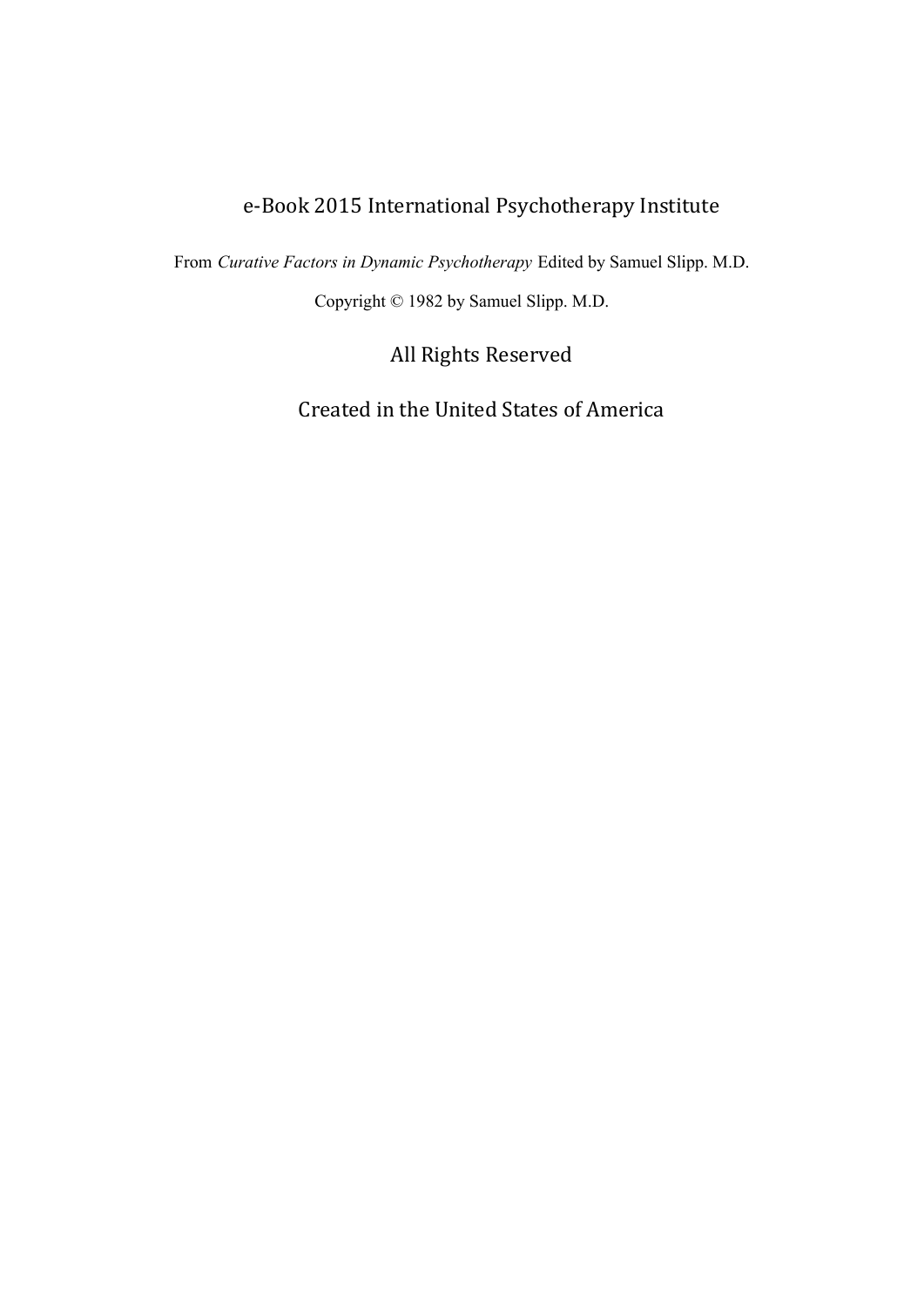## **Contributors**

- *Heinz Kohut, M.D.*, Professorial Lecturer, Department of Psychiatry, University of Chicago School of Medicine, Chicago, Illinois; Visiting Professor of Psychoanalysis, Department of Psychiatry, University of Cincinnati; Faculty, Training, and Supervisory Analyst, Chicago Psychoanalytic Institute.
- *Ernest S. Wolf M.D.*, Assistant Professor of Psychiatry, Northwestern University, School of Medicine, Chicago, Illinois; Faculty, Training, and Supervisory Analyst, Chicago Psychoanalytic Institute.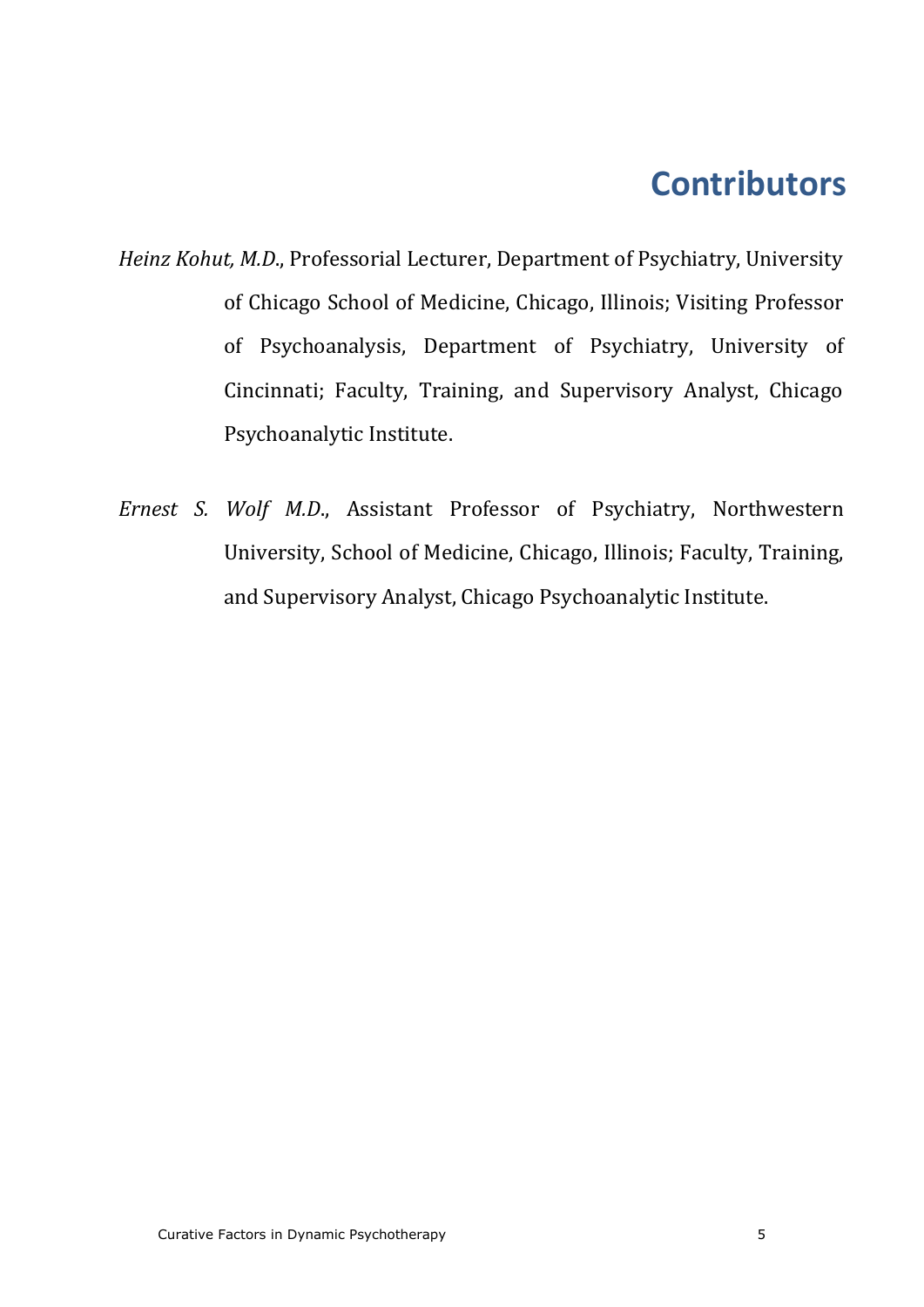### **The Disorders of the Self and Their Treatment**

*Heinz Kohut and Ernest S. Wolf*

#### The Emergence of a Psychology of the Self

During recent years the psychoanalytic investigation of certain frequently encountered patients has led to the recognition of a definable syndrome which at first appeared to be related to the psychoneuroses and neurotic character disorders. It was clear from the outset that these patients are characterized by a specific vulnerability: their self-esteem is unusually labile and they are extremely sensitive to failures, disappointments, and slights. It was, however, not the scrutiny of the symptomatology but the process of treatment that illuminated the nature of the disturbance of these patients. The analysis of their psychic conflicts did not result in either the expected amelioration of suffering or the hoped-for cessation of undesirable behavior. However, the discovery that these patients reactivated certain specific narcissistic needs in the psychoanalytic situation, i.e., that they established "narcissistic transferences," made effective psychoanalytic treatment possible.

The psychopathological syndrome from which these patients suffer was designated *narcissistic personality disorder*. The narcissistic transferences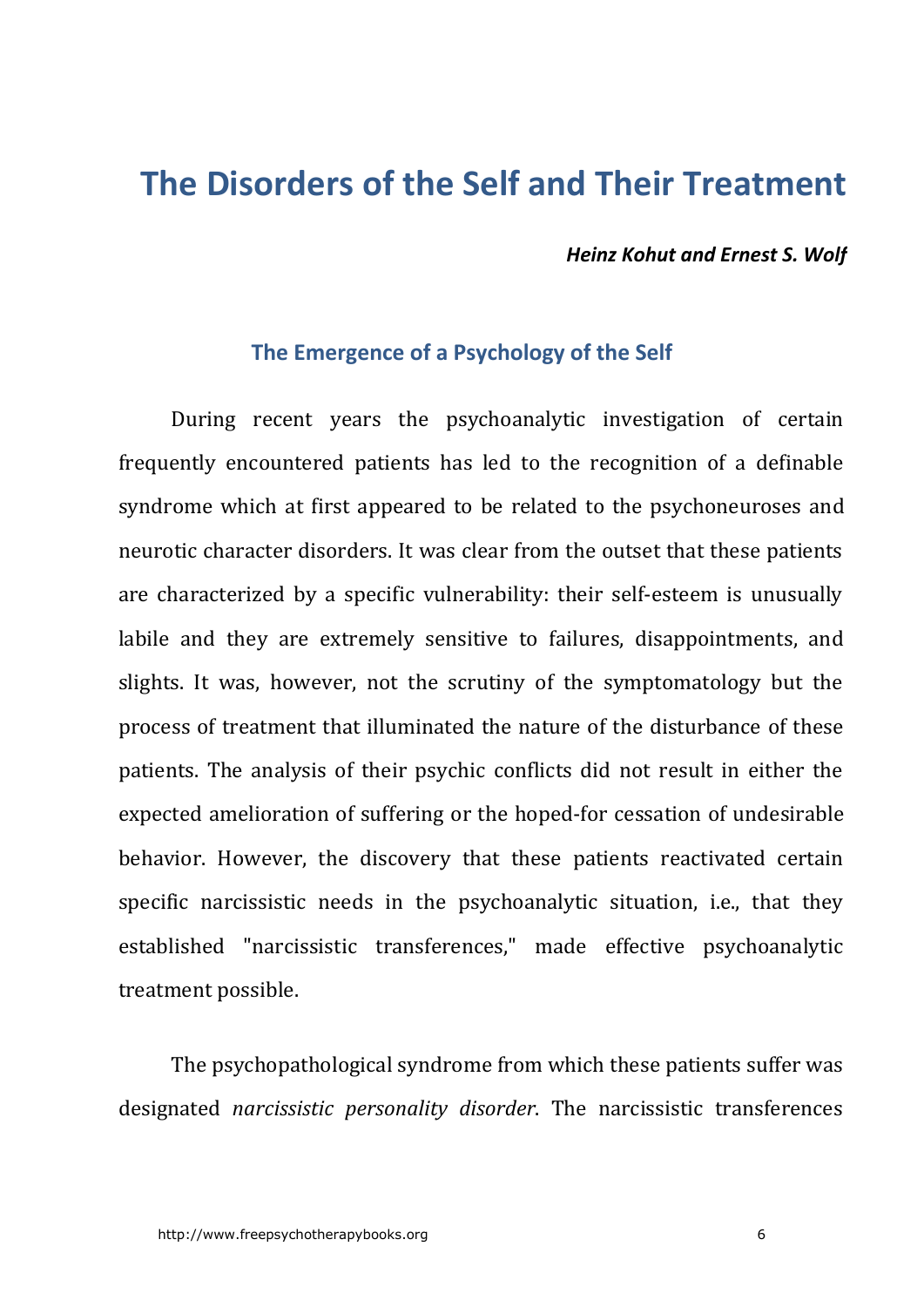which are pathognomonic for these syndromes were subdivided into two types: (1) the *mirror transference*, in which an insufficiently or faultily responded-to childhood need for a source of accepting-confirming "mirroring" is revived in the treatment situation, and (2) the *idealizing transference*, in which a need for merger with a source of "idealized" strength and calmness is similarly revived. As the understanding of the symptomatology, core psychopathology, and treatment of the narcissistic personality disorders increased, in particular via the investigation of the narcissistic transferences, it became clear that the essence of the disturbance from which these patients suffered could not be adequately explained within the framework of classical drive-and-defense psychology. In view of the fact that a weakened or defective self lies at the center of the disorder, explanations that focused on conflicts concerning the libidinal and aggressive impulses of these patients could illuminate neither psychopathology nor treatment process. Some progress was made by expanding the classical libido theory and by revising the classical theory of aggression. Specifically, the weakness of the self was conceptualized in terms of its underlibidinization or cathectic deficit, to speak in the terms of Freudian metapsychology—and the intense aggressions encountered in the narcissistic personality disorders were recognized as the responses of the vulnerable self to a variety of injuries.

The decisive steps forward in the understanding of these disorders,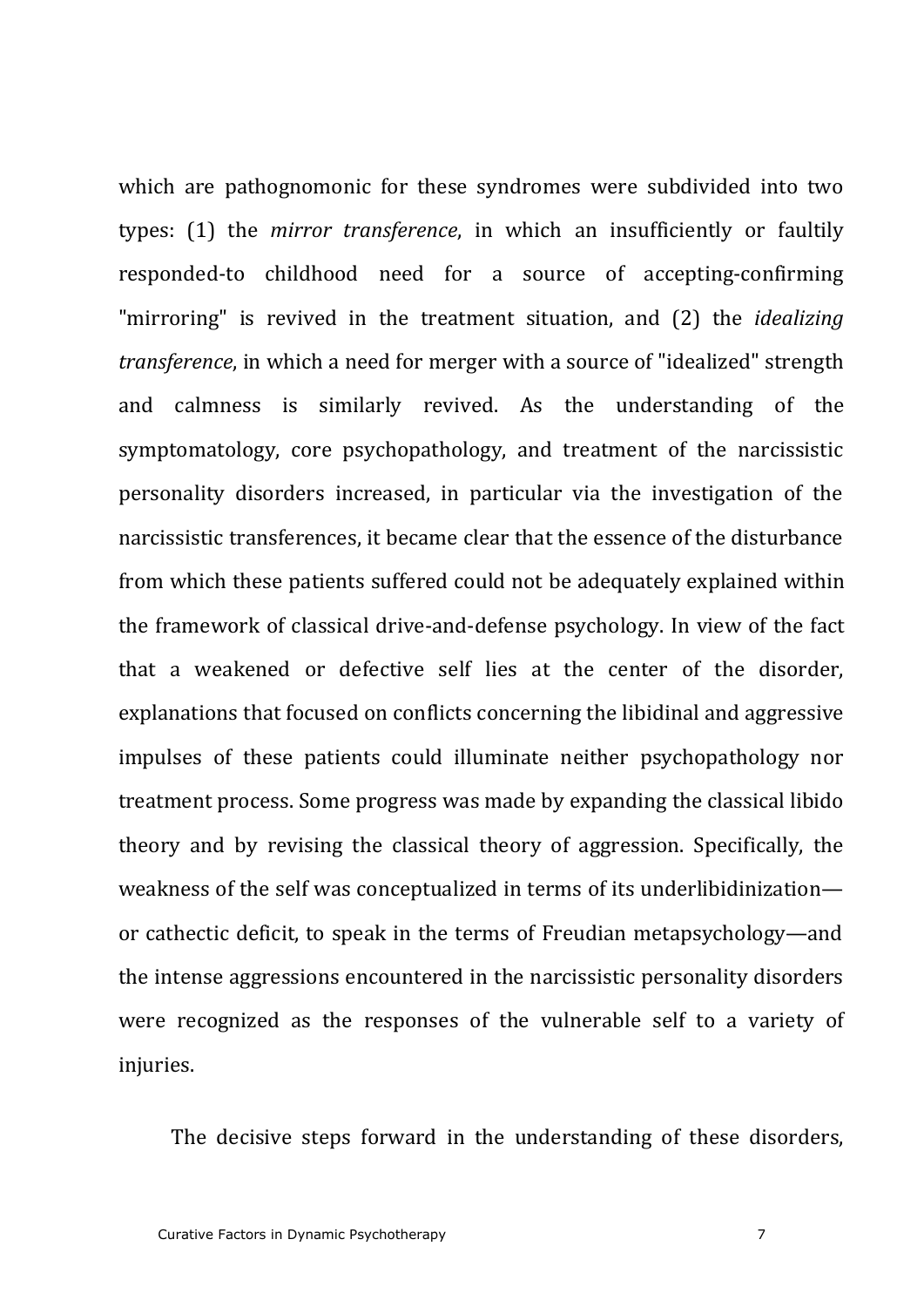however, were made through the introduction of the concept of the selfobject and via the increased understanding of the self in depth-psychological terms. *Selfobjects* are objects which we experience as part of our self; the expected control over them is therefore closer to the concept of the control that a grownup would expect to have over his own body and mind than to the concept of the control that one would expect to have over others. There are two kinds of selfobjects: (1) those who respond to and confirm the child's innate sense of vigor, greatness, and perfection, and  $(2)$  those whom the child can admire and merge with as an image of calmness, infallibility, and omnipotence. The first type is referred to as the mirroring selfobject; the second, as the idealized parent imago.

The *self* the core of our personality, has various constituents that we acquire in the interplay with those persons in our earliest childhood environment whom we experience as selfobjects. A firm self, resulting from the optimal interaction between the child and his selfobjects, is made up of three major constituents:  $(1)$  one pole from which emanate the basic strivings for power and success; (2) another pole that harbors the basic idealized goals; and (3) an intermediate area of basic talents and skills that are activated by the tension arc that establishes itself between ambitions and ideals.

Faulty interaction between the child and his selfobiects results in a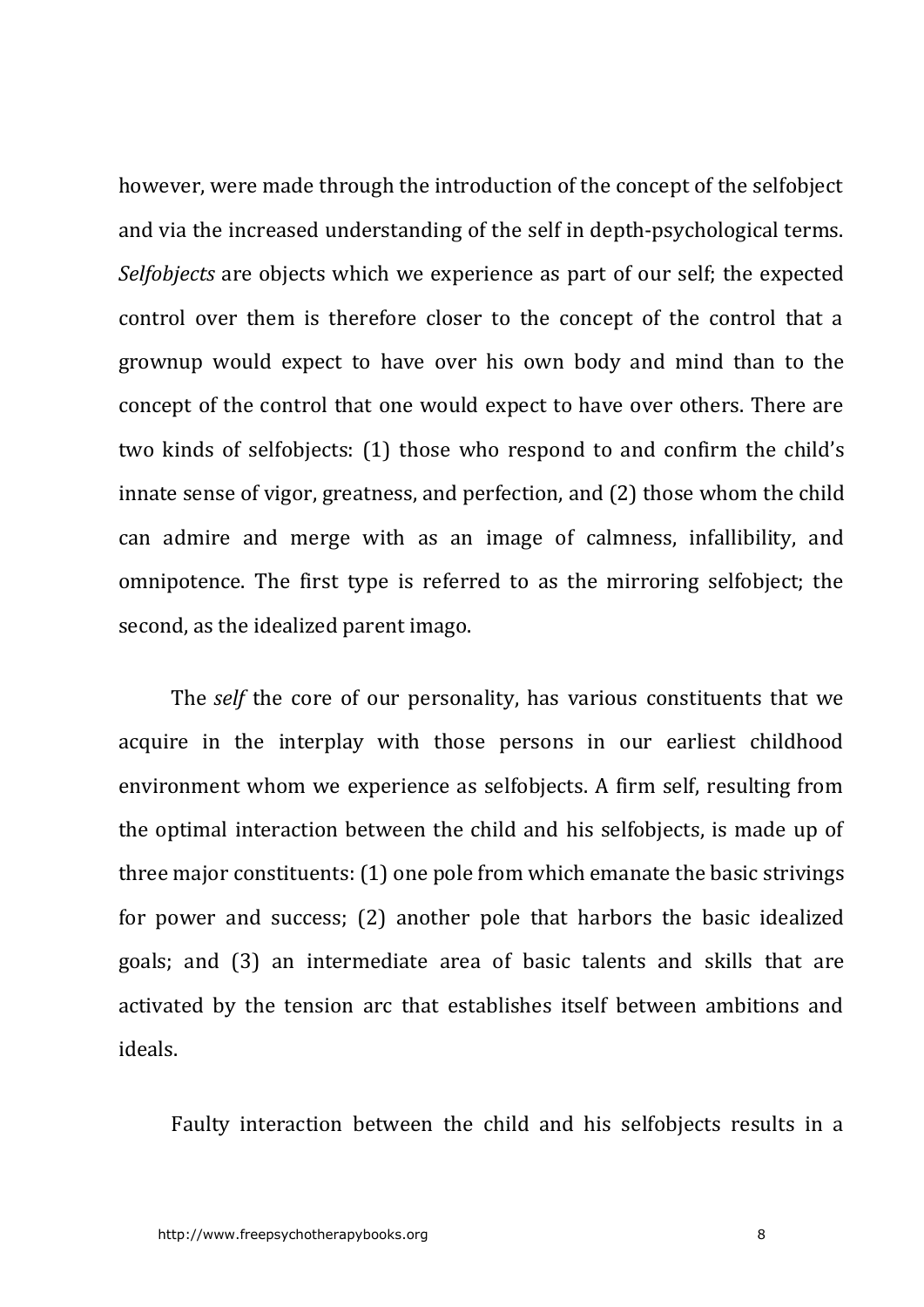damaged self—either a diffusely damaged self or a self that is seriously damaged in one or the other of its constituents. If patients whose self has been damaged enter psychoanalytic treatment, they reactivate the specific needs that have remained unresponded to by the specific faulty interactions between the nascent self and the selfobjects of early life—that is, a selfobject transference is established

Depending on the quality of the interactions between the self and its selfobjects in childhood, the self will emerge either as a firm and healthy structure or as a more or less seriously damaged one. The adult self may thus exist in states of varying degrees of coherence, from cohesion to fragmentation; in states of varying degrees of vitality, from vigor to enfeeblement; and in states of varying degrees of functional harmony, from order to chaos. Significant failure to achieve cohesion, vigor, or harmony, or a significant loss of these qualities after they have been tentatively established, may be said to constitute a state of *self disorder*. The psychoanalytic situation creates conditions in which the damaged self begins to strive to achieve or to reestablish a state of cohesion, vigor, and inner harmony.

Once the self has crystallized in the interplay of inherited and environmental factors, it aims toward the realization of its own specific program of action—a program that is determined by the specific intrinsic pattern of its constituent ambitions, goals, skills, and talents, and by the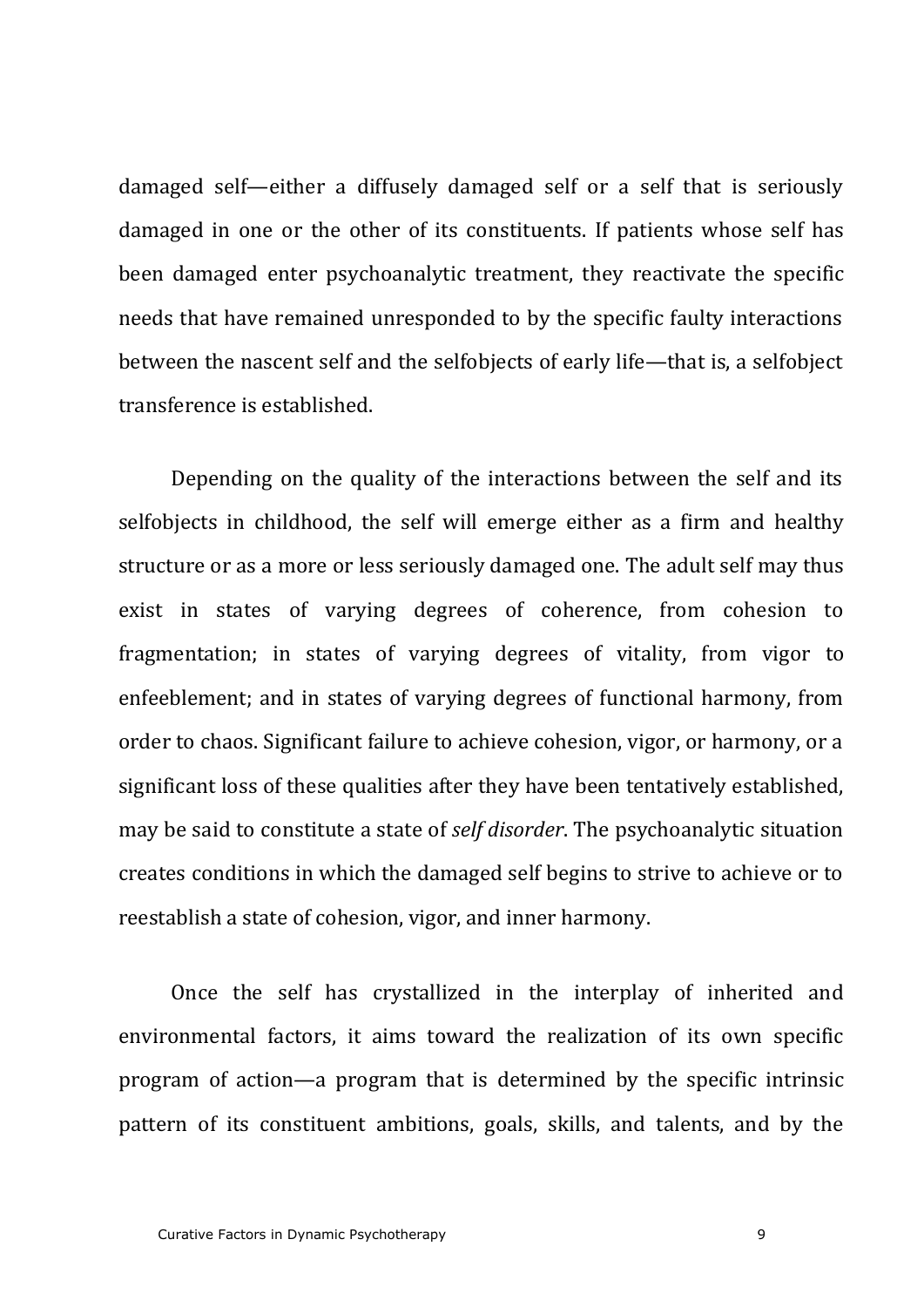tensions that arise between these constituents. The patterns of ambitions, skills, and goals; the tensions between them; the program of action that such patterns create; and the activities that strive toward the realization of this program are all experienced as continuous in space and time—they are the self, an independent center of initiative, an independent recipient of impressions.

#### **The Secondary Disturbances of the Self**

The experiential and behavioral manifestations of the *secondary disturbances of the self* are seen in the reactions of a structurally undamaged self to the vicissitudes of life. A strong self allows us to tolerate even wide swings of self-esteem in response to victory or defeat, success or failure. Various emotions—triumph, joy; despair, rage—accompany these changes in the state of the self. If our self is firmly established, we will be afraid neither of the dejection that may follow a failure nor of the expansive fantasies that may follow a success—reactions that would endanger those with a more precariously established self.

Among the secondary disturbances are the reactions of the self to physical illness or to the incapacities of a structural neurosis, e.g., the dejection or the anger experienced when incurable muscular paralysis or chronic neurotic anxiety inhibits a person from pursuing his central self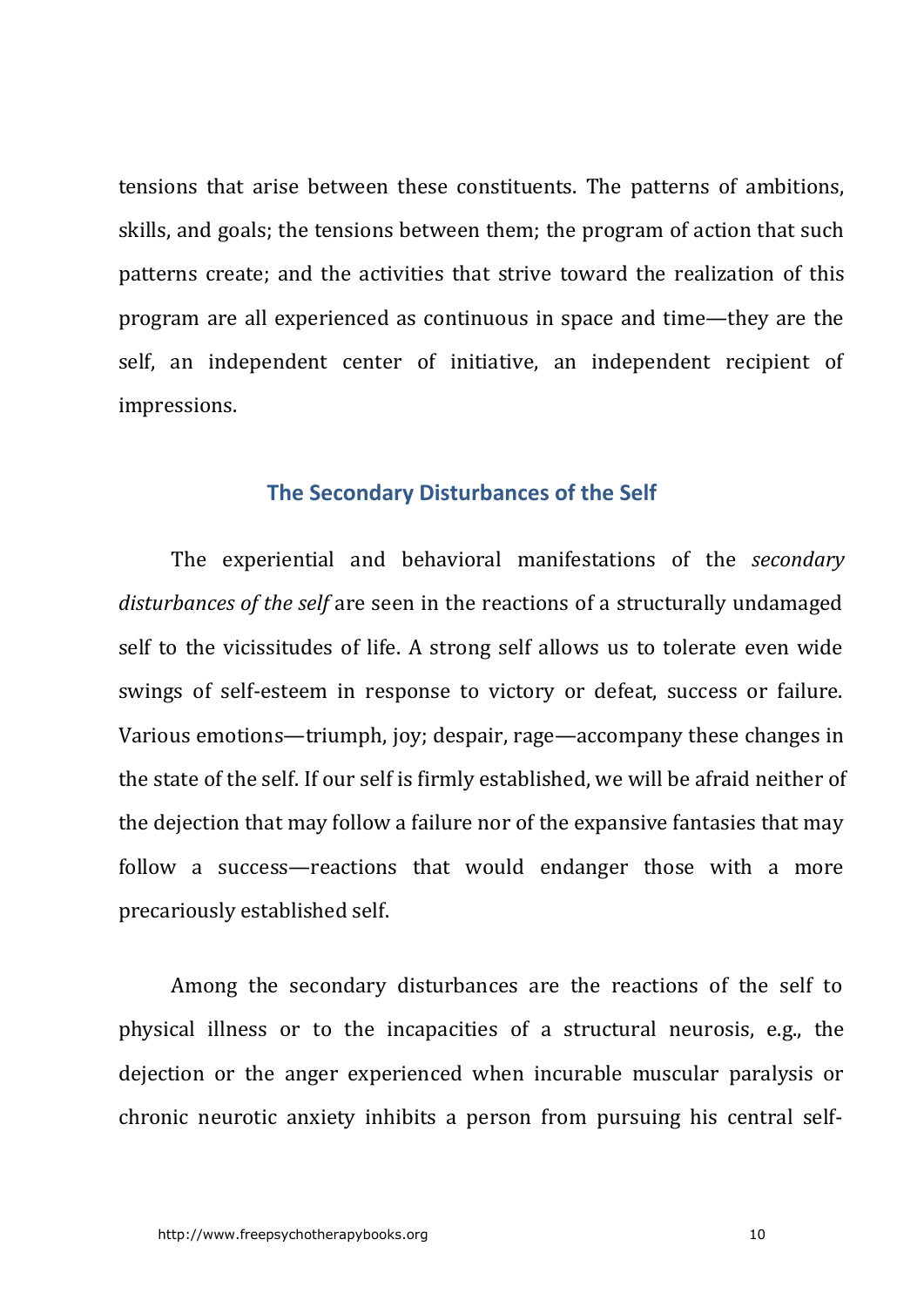enhancing goals. And even certain reactions of relatively undamaged layers of the self to the consequences of its own primary disturbances—such as dejection over the fact that a damaged self's vulnerability has led to social isolation—should be counted among the secondary disturbances of the self.

#### **The Primary Disturbances of the Self**

The *primary disturbances of the self* can be divided into several subgroups, depending on the extent, severity, nature, and distribution of the disturbance. If serious damage to the self is either permanent or protracted, and if no defensive structures cover the defect, the experiential and behavioral manifestations are those that are traditionally referred to as *the psychoses*. The nuclear self may have remained noncohesive (schizophrenia) either because of an inherent biological tendency, or because its totality and continuity were not responded to with even minimally effective mirroring in early life, or because of some combination of biological and environmental factors.

In other instances, the self may have obtained a degree of cohesion, but because of the interaction of inherent organic factors and a serious lack of joyful responses to its existence and assertiveness, it will be massively depleted of self-esteem and vitality ("empty" depression). During the crucial periods of its formation the self may have been almost totally deprived of the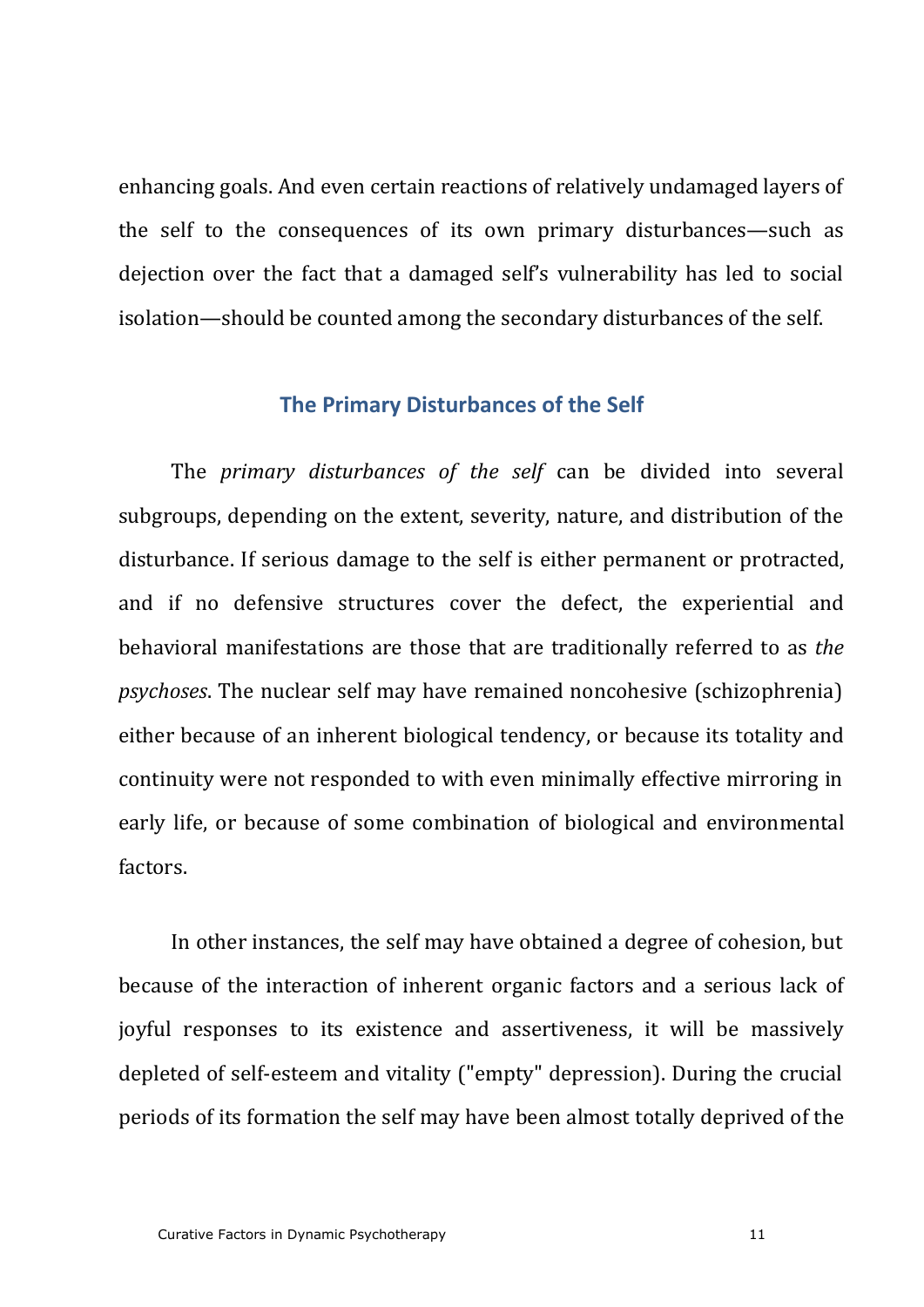repeated wholesome experience of participating in the calmness of an idealized adult (i.e., of a merger with an idealized selfobject), with the result —again decisively influenced by inherent biological factors—that an uncurbed tendency toward unrealistically heightened self-acceptance (mania) or self-rejection and self-blame ("guilt" depression) remains a serious central weak spot in its organization.

A second subgroup of primary disorders of the self is the *borderline states*. Here the breakup, enfeeblement, or functional chaos of the nuclear self is also permanent or protracted, but, in contrast to the psychoses, the experiential and behavioral manifestations of the central defect are covered by complex defenses. Although in general it is not advisable for the therapist to tamper with these protective devices, it is sometimes possible to make the patient's use of them more flexible by reconstructing the genesis of both the central vulnerability and the chronic characterological defense. For example, it may be helpful to the patient to understand the sequence of events, repeated on innumerable occasions, when as a child his need to establish an autonomous self was thwarted by the intrusions of the parental selfobject. In other words, at the very point when the nascent self of the child required the accepting mirroring of its independence, the selfobject, because of its own incompleteness and fragmentation fears, insisted on maintaining an archaic merger.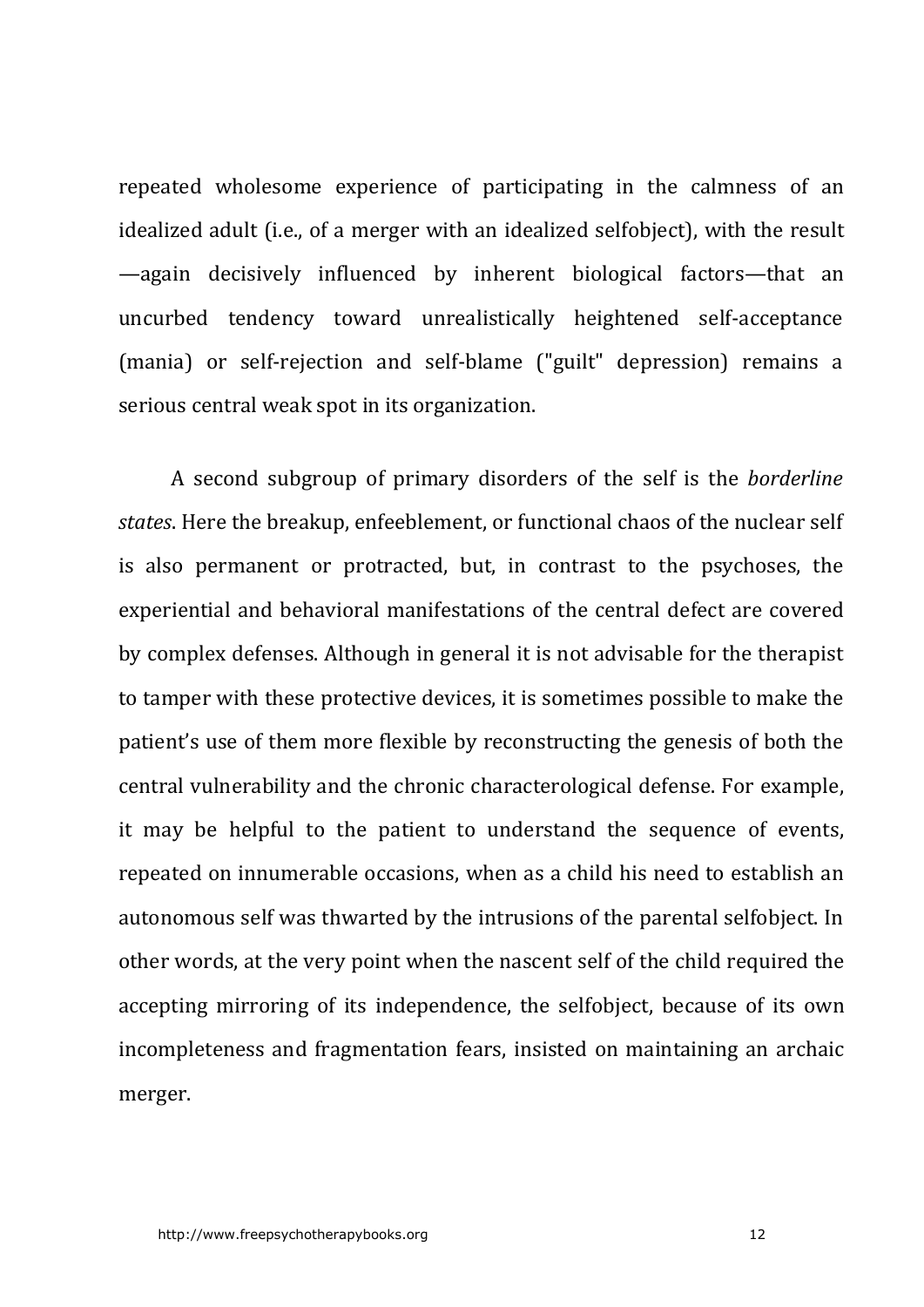A significantly more resilient self is found in the next subgroup, the *narcissistic behavior disorders*, even though the symptoms which these persons display—e.g., perverse, delinquent, or addictive behavior—may expose them to grave physical and social dangers. But the underlying disorder—the breakup, enfeeblement, or serious distortion of the self—is only temporary in these cases, and with the support of increased insight into the genetic roots and the dynamic purpose of their symptomatic behavior, they may become able to relinquish it in favor of more mature and realistic supports for their self-esteem.

Closely related to the narcissistic behavior disorders are the *narcissistic personality disorder*, where breakup, enfeeblement, or serious distortion of the self is also only temporary but where the symptoms—e.g., hypochondria, depression, hypersensitivity to slights, lack of zest—primarily concern the person's psychological state rather than his actions and interactions.

Of the patients who suffer from disorders of the self, only those with narcissistic behavior and personality disorders are capable of tolerating the frustrations of the narcissistic needs of their vulnerable self that are reactivated in the working through process of analysis without a protracted fragmentation or depletion of the self. In other words, of all the primary disorders of the self, only narcissistic behavior and personality disorders are analyzable.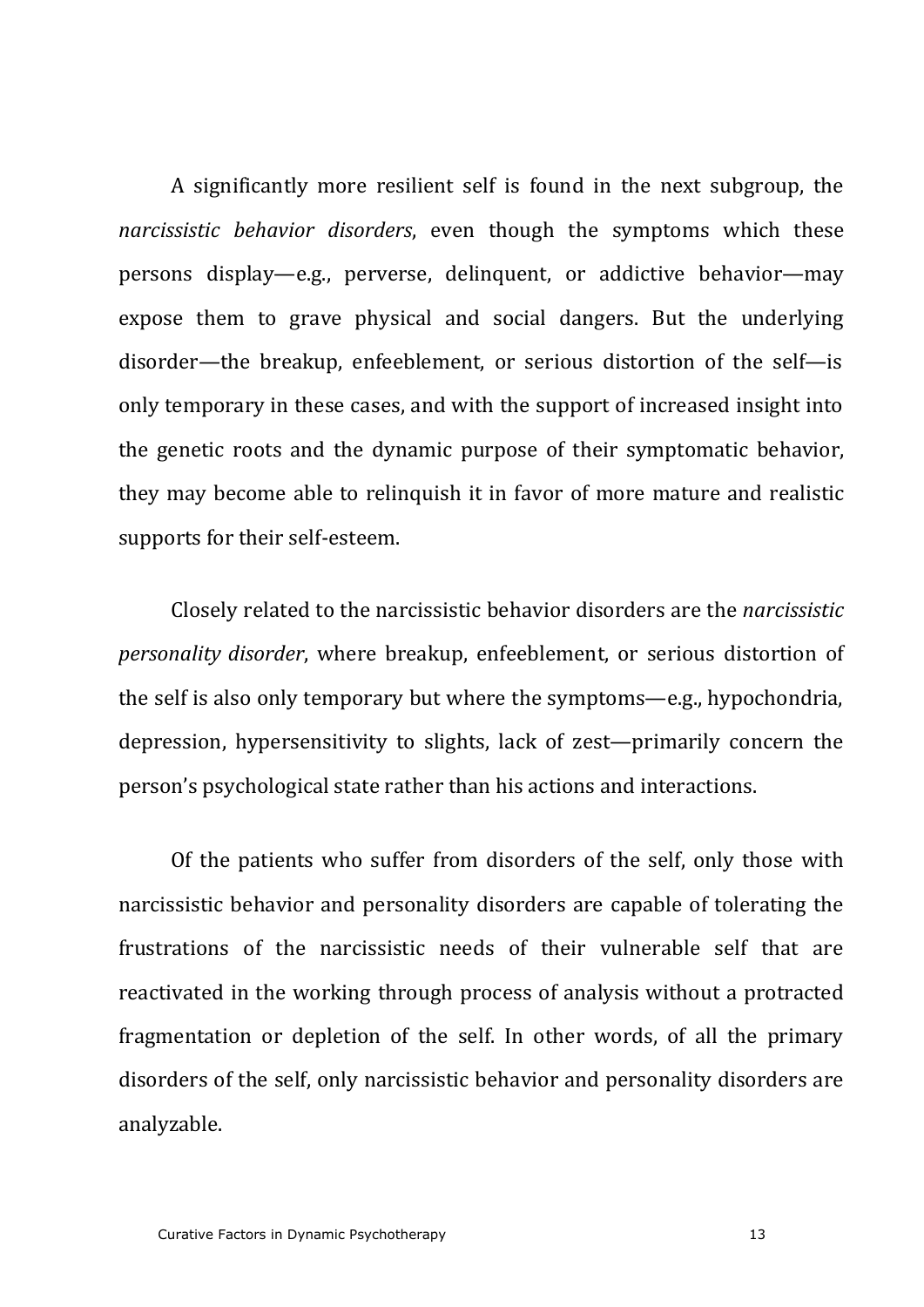#### **The Etiology of Self Pathology**

In view of the fact that the disorders of the self are, by and large, the results of miscarriages in the normal development of the self, we will first present an outline of the normal development of the self. It is difficult to pinpoint the age at which the baby or small child may be said to have acquired a self. To begin with, it seems safe to assume that, strictly speaking, the neonate is without a self. The newborn infant arrives physiologically preadapted to a specific physical environment—i.e., the presence of oxygen, food, a certain range of temperature—outside of which it cannot survive. Similarly, the infant's psychological survival requires a specific psychological environment—i.e., the presence of responsive-empathic selfobjects. It is in the matrix of a particular selfobject environment that, via a specific process of psychological structure formation called *transmuting internalization*, the *nuclear self* of the child will crystallize. Without going into the details of this structure-building process, we can say:  $(1)$  that it cannot occur without a previous stage in which the child's mirroring and idealizing needs have been sufficiently responded to;  $(2)$  that it takes place in consequence of the minor, nontraumatic failures in the responses of the mirroring and the idealized selfobjects; and (3) that these failures lead to the gradual replacement of the selfobjects and their functions by a self and its functions. And it must be added that, while gross identifications with the selfobjects and their functions may temporarily and transitionally occur, the ultimate wholesome result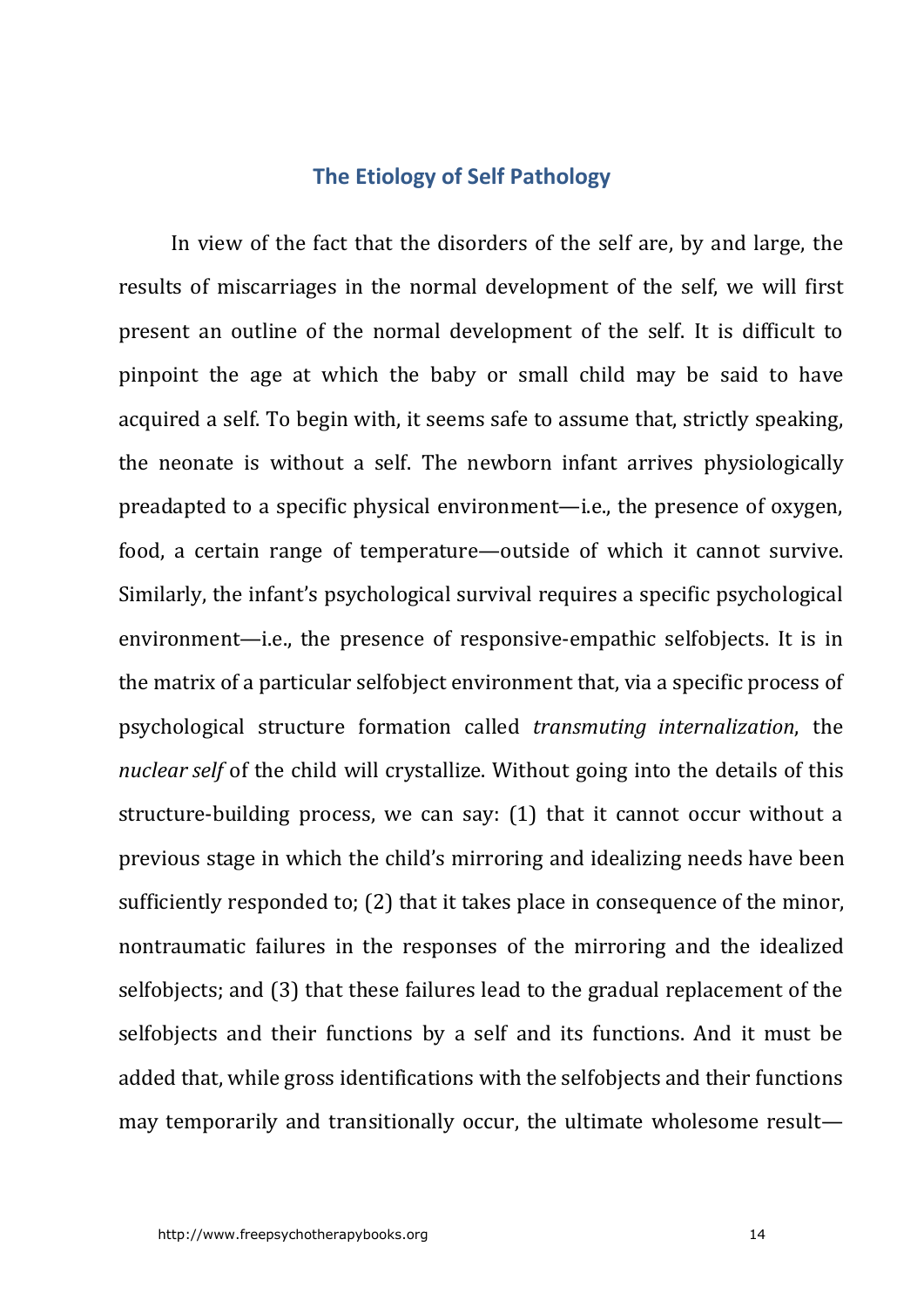the autonomous  $\text{self}$ —is not a replica of the selfobject. The analogy of the intake of foreign protein in order to build up one's own protein is very serviceable here—even as regards the splitting up and rearrangement of the material that has been ingested.

If we keep in mind the processes by which the self is created, we realize that, however primitive the nuclear self may be in comparison with the adult self, at its very inception it is already a complex structure, the endpoint of a developmental process which may be said to have its beginnings with the formation of specific hopes, dreams, and expectations concerning the future child in the minds of the parents (especially the mother). When the baby is born, the encounter with the child's actual physiological and psychological equipment will, of course, influence the parents' preconceived imagery about its future personality. But the parental expectations will exert a considerable influence on the baby's developing self from birth onward. Thus the self arises from the interplay between the newborn's innate equipment and the selective responses of the selfobjects through which certain developmental potentialities are encouraged while others are not encouraged or are even actively discouraged. Out of this selective process there emerges, probably during the second year of life, a nuclear self which, as stated earlier, is currently conceptualized as a bipolar structure: archaic nuclear ambitions form one pole; archaic nuclear ideals form the other. The tension arc between these two poles enhances the development of the child's nuclear skills and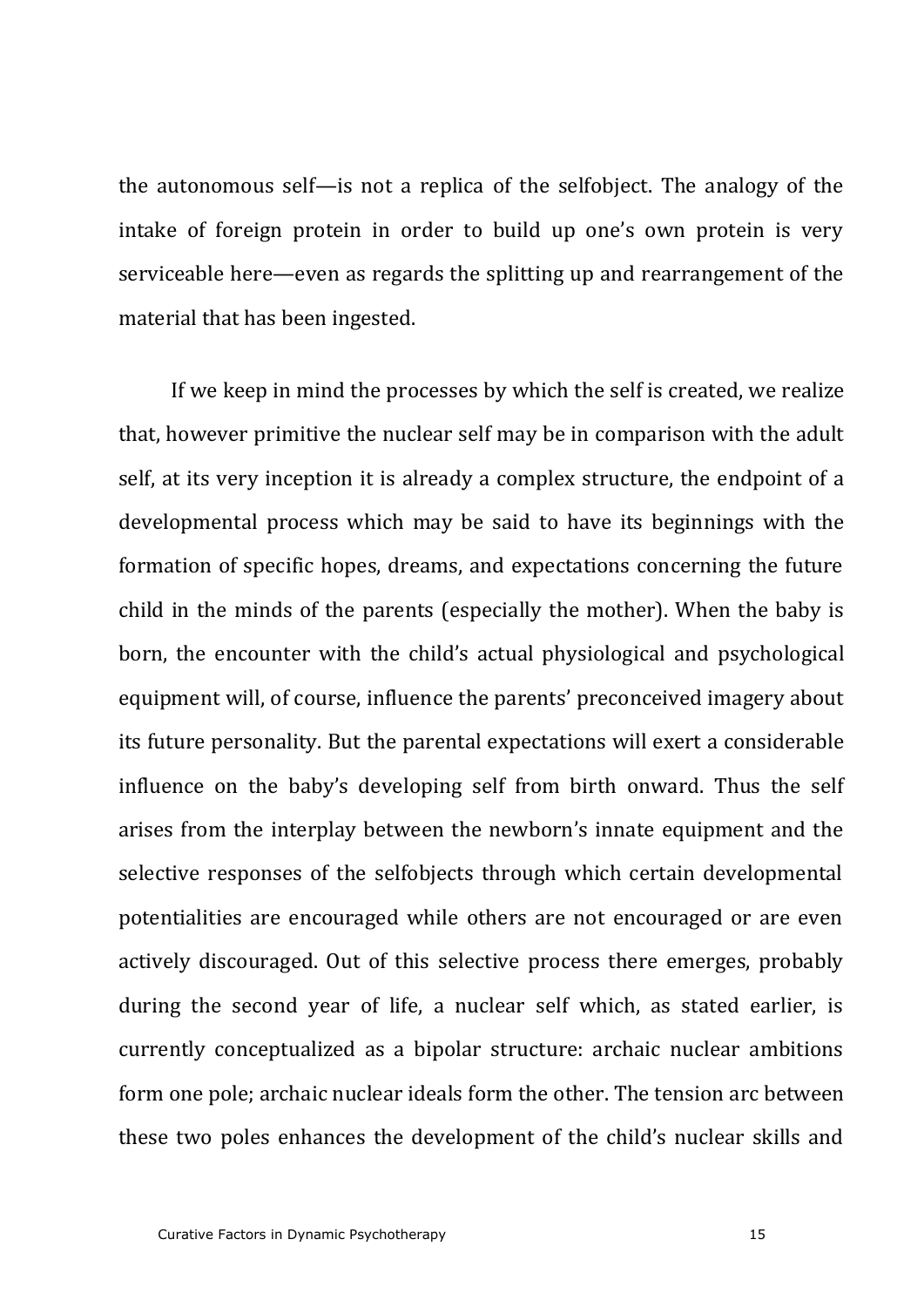talents—rudimentary skills and talents that will gradually develop into those that the adult employs in the service of the productivity and creativity of the mature self

The strength of these three major constituents of the self, the choice of their specific contents, the nature of their relationship—e.g., which one of them will ultimately predominate—and their progress toward maturity and potential fulfillment through creative actions will be less influenced by those responses of the selfobjects that are shaped by their philosophy of child rearing than by those that express the state of their own nuclear self. In other words, it is not so much what the parents *do* that will influence the character of the child's self, but what the parents *are*. If the parents are at peace with their own needs to shine and to succeed insofar as these needs can be realistically gratified, if, in other words, the parents' self-confidence is secure, then the proud exhibitionism of the budding self of their child will be responded to acceptingly. However grave the real-life blows to the child's grandiosity, the proud smile of the parents will keep alive a bit of the original omnipotence, which will form the nucleus of self-confidence and inner security that sustains the healthy person throughout life. And the same holds true with regard to our ideals. Despite our disappointment when we discover the weaknesses and limitations of the idealized selfobjects of our early life, their strong, confident, secure caretaking and the merging of our anxious selves with their tranquility—via their calm voices or via our closeness with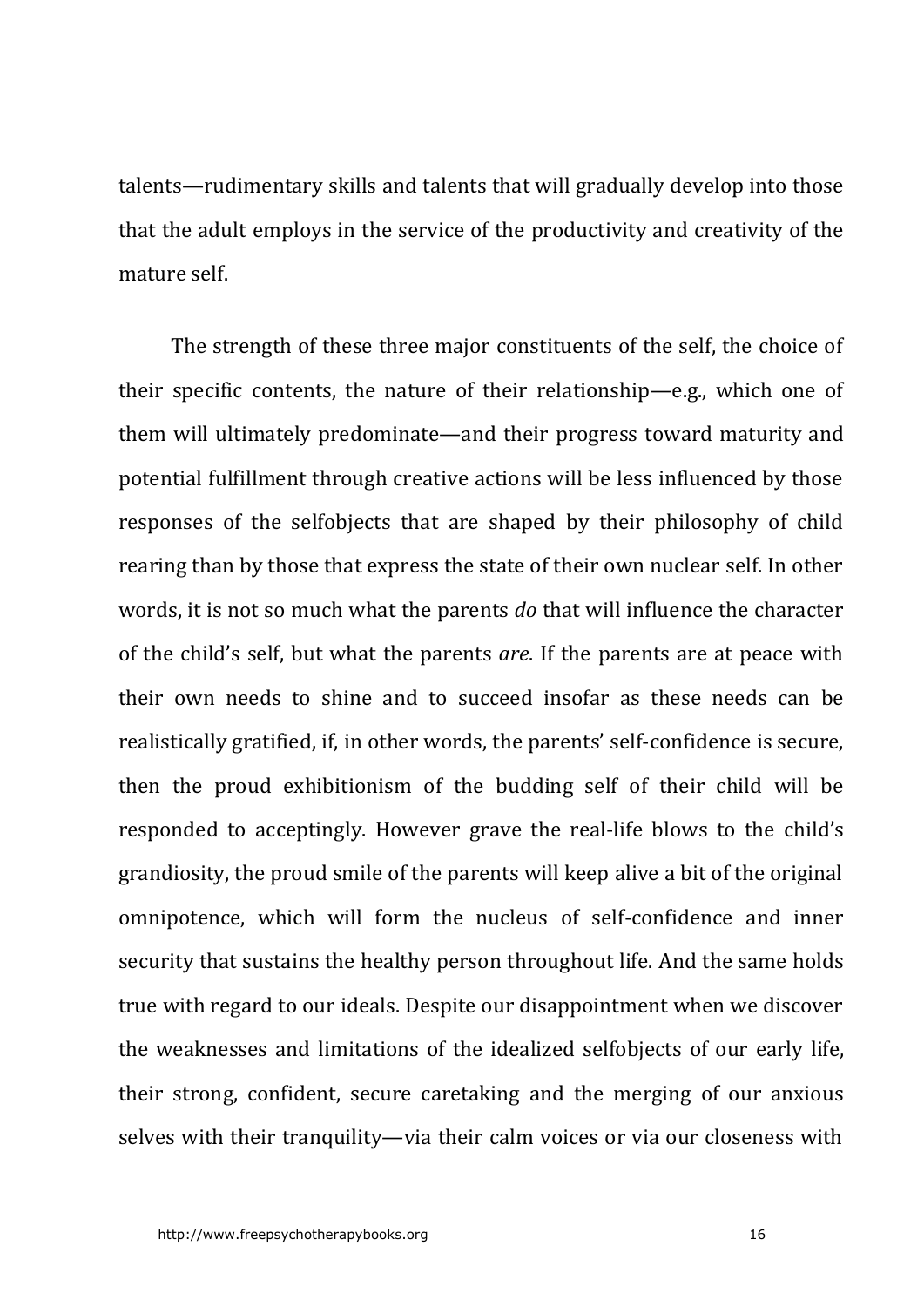their relaxed bodies as they hold us—will be retained by us as the nucleus of the strength and calmness we experience as adults under the guidance of our inner goals.

It is only in the light of our appreciation of the crucial influence exerted on the development of the self by the personality of the selfobjects of childhood that we are able to trace the genetic roots of the disorders of the self. Psychoanalytic case histories have tended to emphasize certain dramatic incidents, certain grossly traumatic events—from the child's witnessing the "primal scene" to the loss of a parent in childhood. But we have come to believe that such traumatic events may be no more than clues that point to the truly pathogenic factors, such as the unwholesome atmosphere to which the child was exposed during the formative years of the self. In other words, individual traumatic events cause less serious disturbances than the chronic ambience created by the deep-rooted attitudes of the selfobjects. Even the still vulnerable, developing self can cope with a serious trauma if it is embedded in a healthy, supportive milieu.

The essence of the healthy matrix for the growing self of the child is a mature, cohesive parental self that is in tune with the changing needs of the child. It can mirror the child's grandiose display with a glow of shared joy one minute, yet, perhaps a minute later, if the child becomes anxious and overstimulated by its own exhibitionism, the parental self will curb the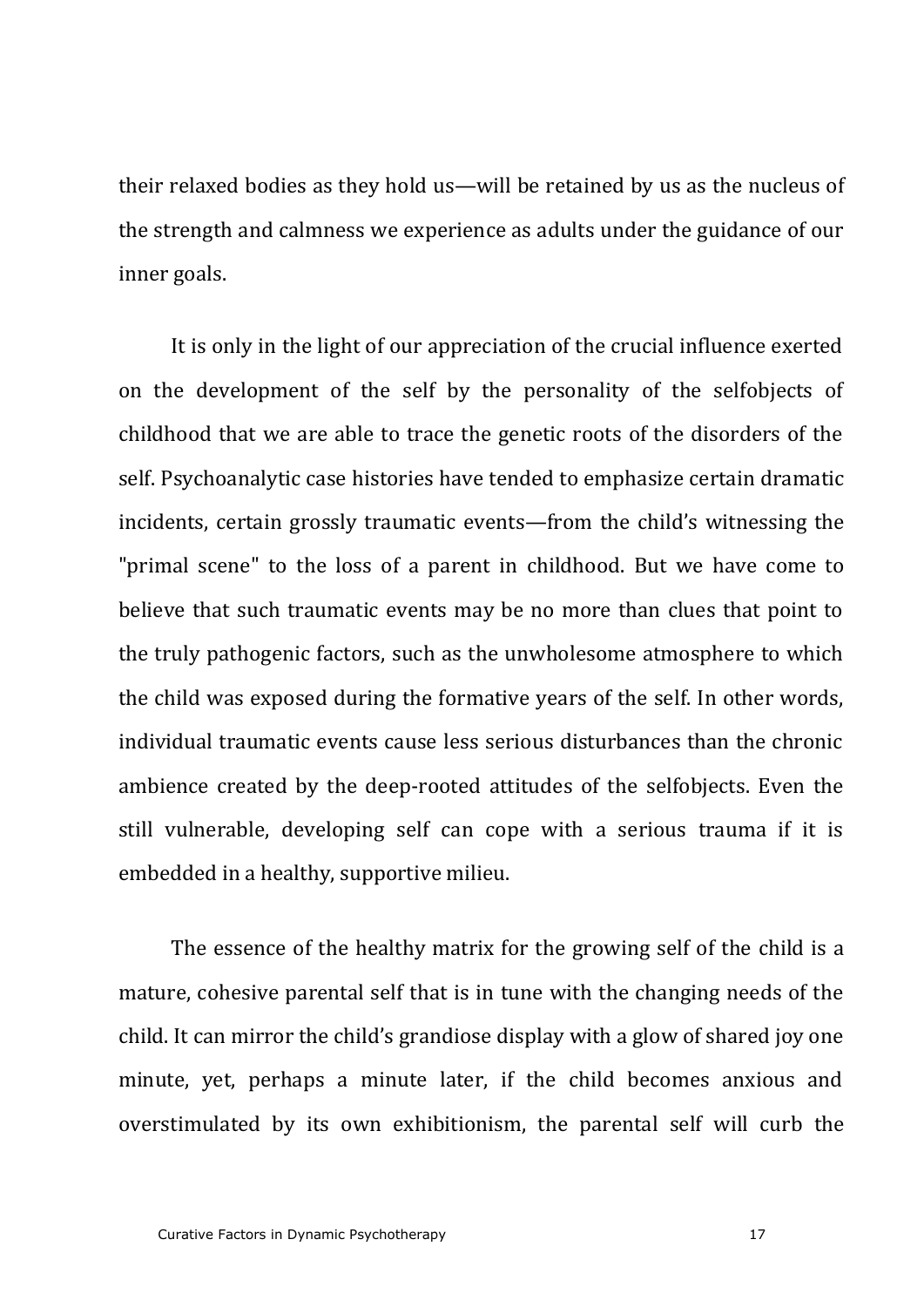display by adopting a realistic attitude vis-à-vis the child's limitations. Such optimal frustrations of the child's need to be mirrored and to merge into an idealized selfobject, hand in hand with optimal gratifications, generate the appropriate growth-facilitating matrix for the self.

Some parents, however, are not adequately sensitive to the needs of the child but instead respond to the needs of their own insecurely established self. Here are two characteristic illustrations of pathogenic selfobject failures. They concern typical events that emerge frequently during the analysis of patients with narcissistic personality disorders during the transference repetitions of those childhood experiences that interfered with the normal development of the self. We must add here that the following events are indicative of a pathogenic childhood environment only if they represent the selfobjects' *chronic* attitude. Put differently, they would not emerge at crucial points of a selfobject transference if they had occurred as the consequence of a parent's unavoidable *occasional* failure.

First illustration: A little girl comes home from school, eager to tell her mother about some great successes. But the mother, instead of listening with pride, deflects the conversation from the child to herself and begins to talk about her own successes, which overshadow those of her little daughter.

Second illustration: A little boy is eager to idealize his father; he wants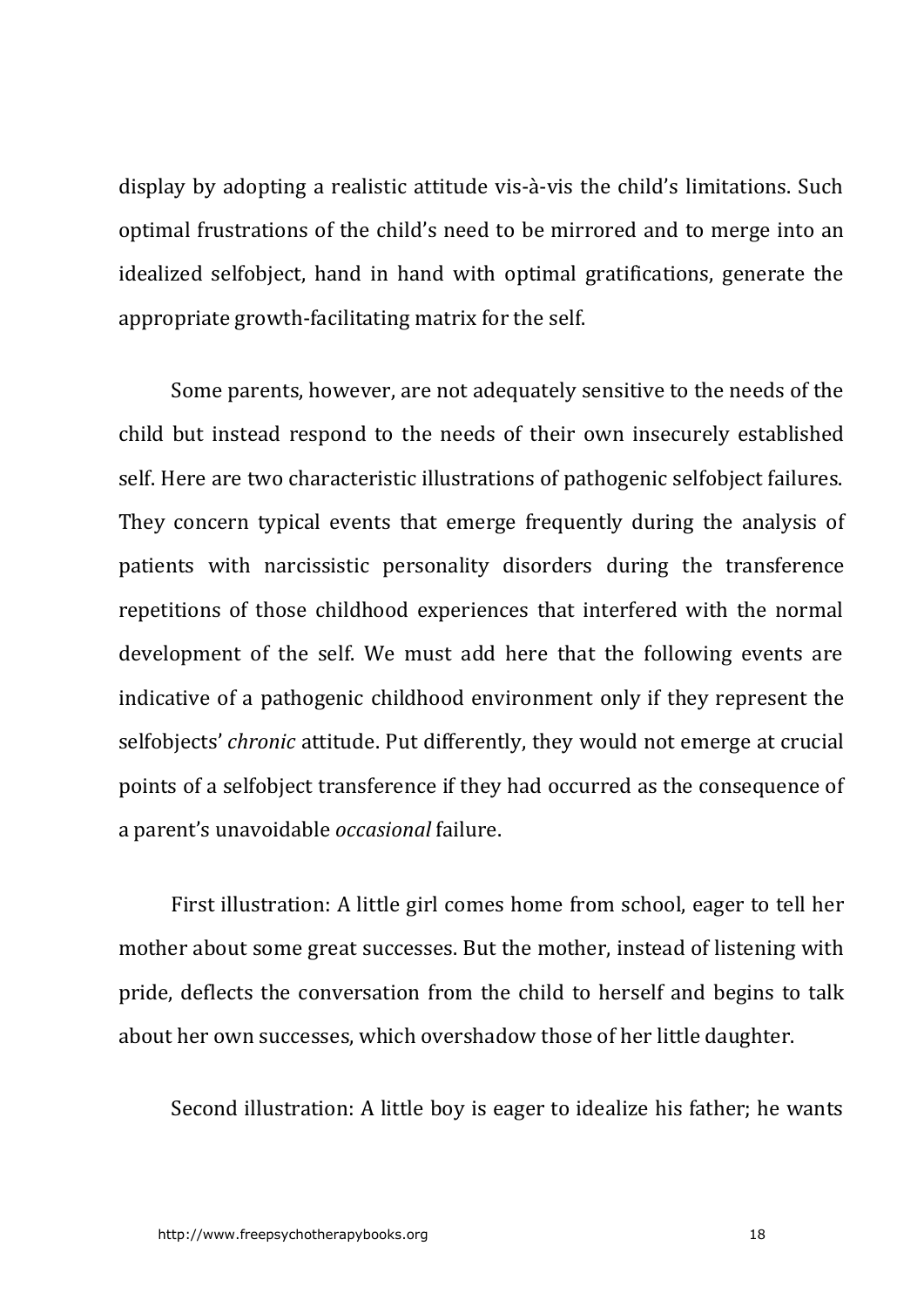his father to tell him about his life, the battles he engaged in and won. But instead of joyfully acting in accordance with his son's need, the father is embarrassed by the request. He feels tired and bored and, leaving the house, finds a temporary source of vitality for his enfeebled self in the tavern, through drink and mutually supportive talk with friends.

#### **Psychopathology and Symptomatology**

We shall now describe some syndromes of self pathology that arise in consequence of the developmental failures described in the preceding section. It is clear that in many, if not most, patients the various forms of self disturbance which we distinguish in the following classification will not be clearly identifiable. Mixtures of the experiences characteristic of different types will often be present and, even more frequently, the same patient will experience different pathological states of the self at different times, often in close proximity to one another. The following descriptions should be clinically helpful, however, because they point out frequently occurring clusters of experience.

The *understimulated self* is a chronic or recurrent condition of the self that arises in consequence of a prolonged lack of stimulating responsiveness from the selfobiects in childhood. Such personalities are lacking in vitality. They experience themselves as boring and apathetic, and they are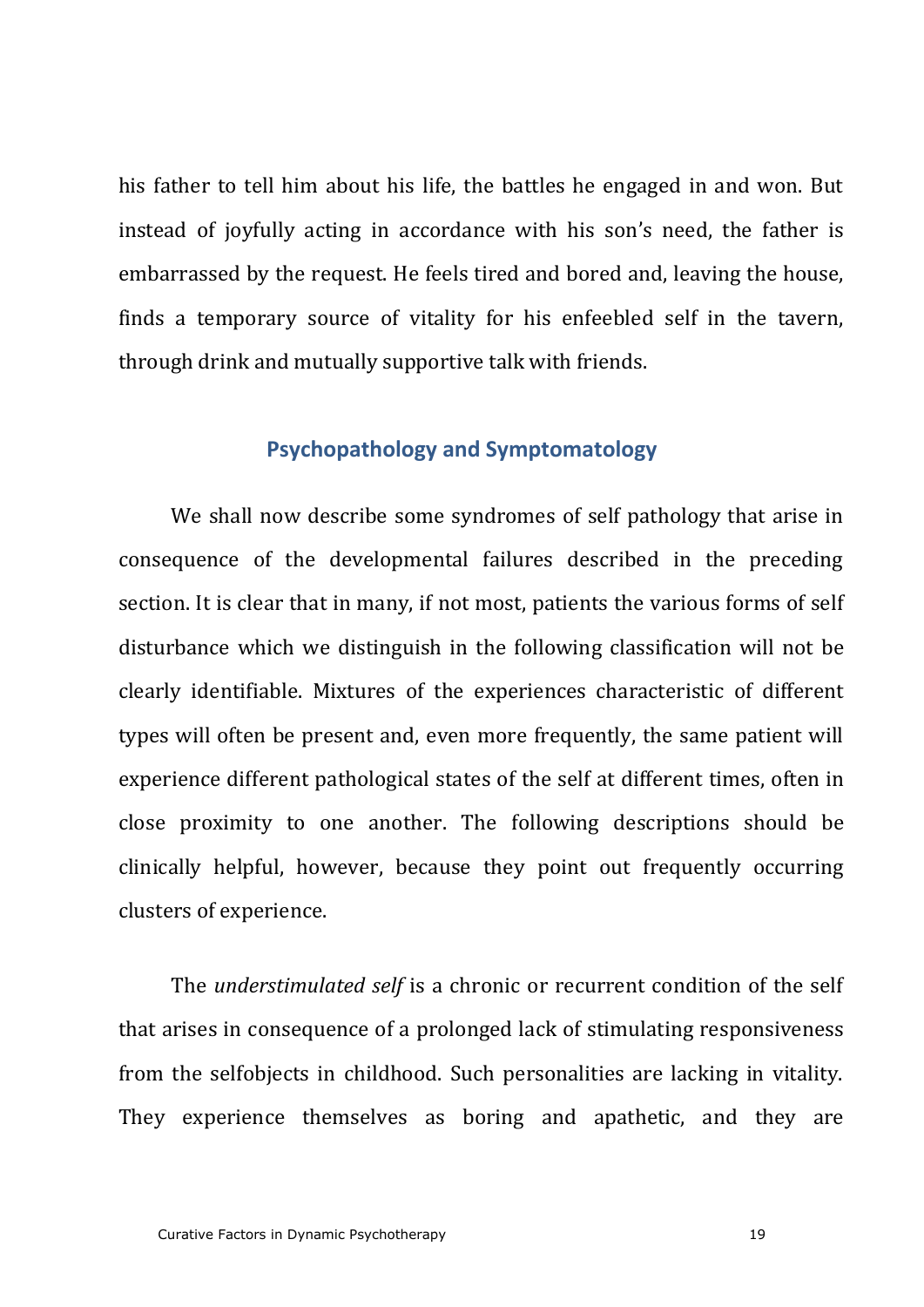experienced by others in the same way. Persons whose nascent selves have been insufficiently responded to will use any available stimuli to create a pseudo excitement in order to ward off the painful feeling of deadness that tends to overtake them. Children employ the resources appropriate to their developmental phase, such as head-banging among toddlers, compulsive masturbation in later childhood, and daredevil activities in adolescence.

Adults have at their disposal an even wider armamentarium of selfstimulation—in particular, in the sexual sphere, addictive promiscuous activities and various perversions; and, in the nonsexual sphere, such activities as gambling, drug- and alcohol-induced excitement, and a lifestyle characterized by hypersociability. If the analyst is able to penetrate beneath the defensive facade presented by these activities, he will invariably find empty depression. Prototypical is the compulsive masturbation of lonely, "unmirrored" children. It is not healthy drive pressure that leads to the endlessly repeated masturbation, but the attempt to substitute pleasurable sensations in *parts* of the body (erogenous zones) when the joy provided by the exhibition of the *total* self is unavailable.

The *fragmenting self* is a chronic or recurrent condition of the self that arises in consequence of the lack of integrating responses to the nascent self in its totality from the selfobjects in childhood. Occasional fragmentation states of minor degree and short duration are ubiquitous. They occur in all of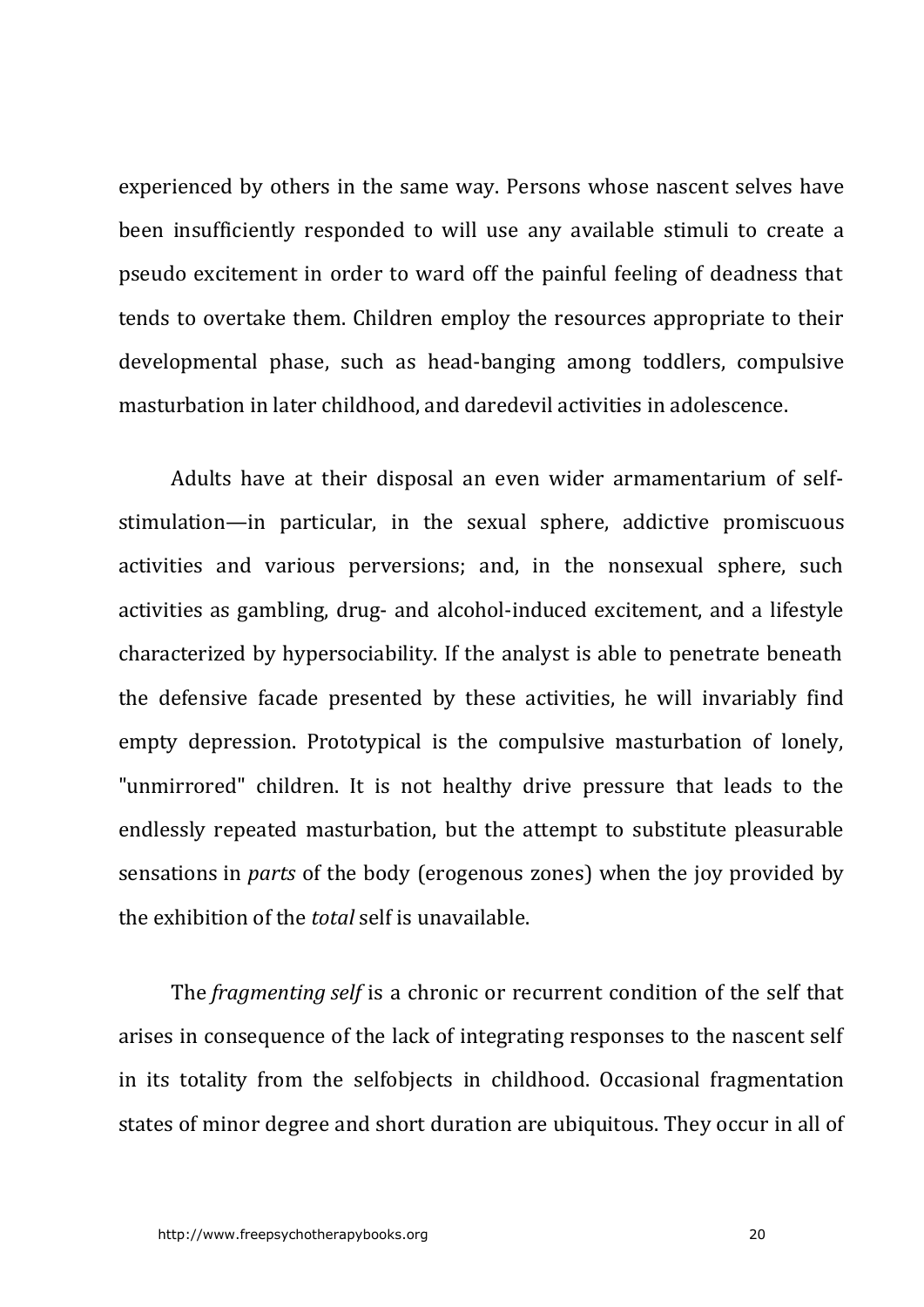us when our self-esteem has been taxed for prolonged periods and when no replenishing sustenance has presented itself. We all may walk home after a day in which we suffered a series of self-esteem-shaking failures, feeling at sixes and sevens within ourselves. Our gait and posture will be less than graceful at such times, our movements will tend to be clumsy, and even our mental functions will show signs of uncoordination.

Patients with narcissistic personality disorders will not only be more inclined to react to even minor disappointments with such fragmentation symptoms, but their symptoms will tend to be severer. If a normally welldressed patient arrives in our office looking disheveled—if his tie and shirt are grossly mismatched and his socks out of harmony with his shoes—we will usually not go wrong if we ask ourselves whether we were unempathic in the last session, whether we failed to recognize a narcissistic need.

Still more serious degrees of fragmentation will be encountered during the psychoanalytic treatment of the most severely disturbed patients with narcissistic personality disorders. Such a patient might respond to even minor therapeutic or real-life rebuffs with a deep loss of the sense of the self's continuity in time and cohesiveness in space—a psychic condition that produces profound anxiety. In particular, the feeling that various body parts are no longer held together by a strong, healthy awareness of the totality of the body self leads to apprehensive brooding about the fragments of the body,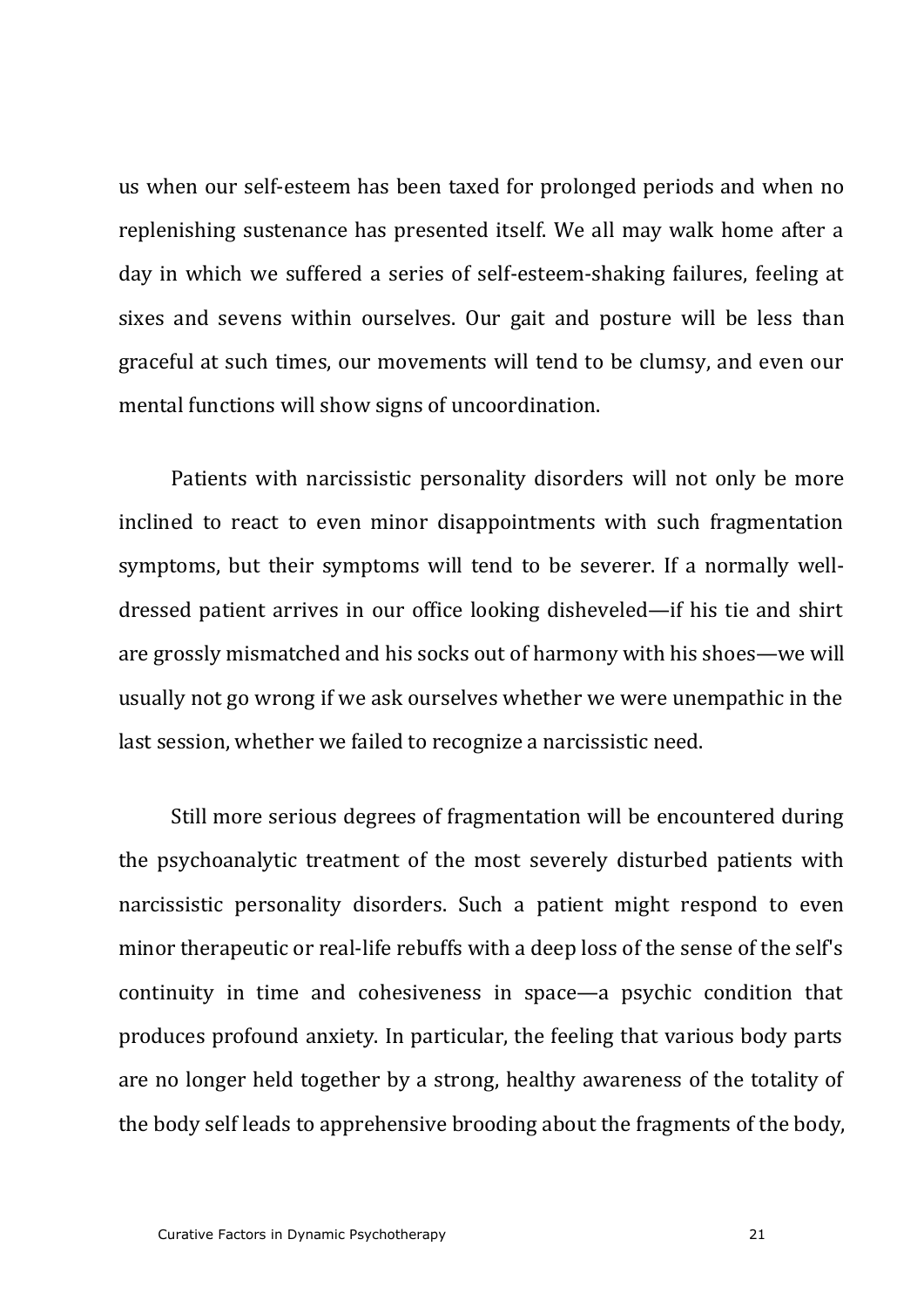often expressed by patients in the form of hypochondriacal worry. Unlike the chronic hypochondriacal preoccupations encountered in some psychoses, however, even the severest, quasi-delusional analogous worries in the narcissistic personality disorders are the direct consequence of some specific, identifiable narcissistic injury, and they disappear, often with dramatic speed, as soon as a bridge of empathy with an understanding selfobject has been built. A typical sequence of events in the analysis of patients who have established a mirror transference will demonstrate this point. When the mirror transference is in balance, the patient, sensing the analyst's empathic attention, feels whole and self-accepting. Subsequent to an erroneous interpretation, however—e.g., following a session in which the analyst addressed some *detail* of the patient's psychic life when, in fact, the patient had offered his *total* self for approval—the patient's feeling of wholeness, which had been maintained via the transference, disappears. It is reestablished when the analyst restores the empathic tie to the selfobject by correctly interpreting the sequence of events that led to its disruption.

The *overstimulated self* tends toward recurrent states of overstimulation in consequence of unempathically excessive or phase-inappropriate responses from the selfobjects of childhood to the activities of the grandioseexhibitionistic pole of the child's nascent self, the activities of the pole that harbors the guiding ideals, or both.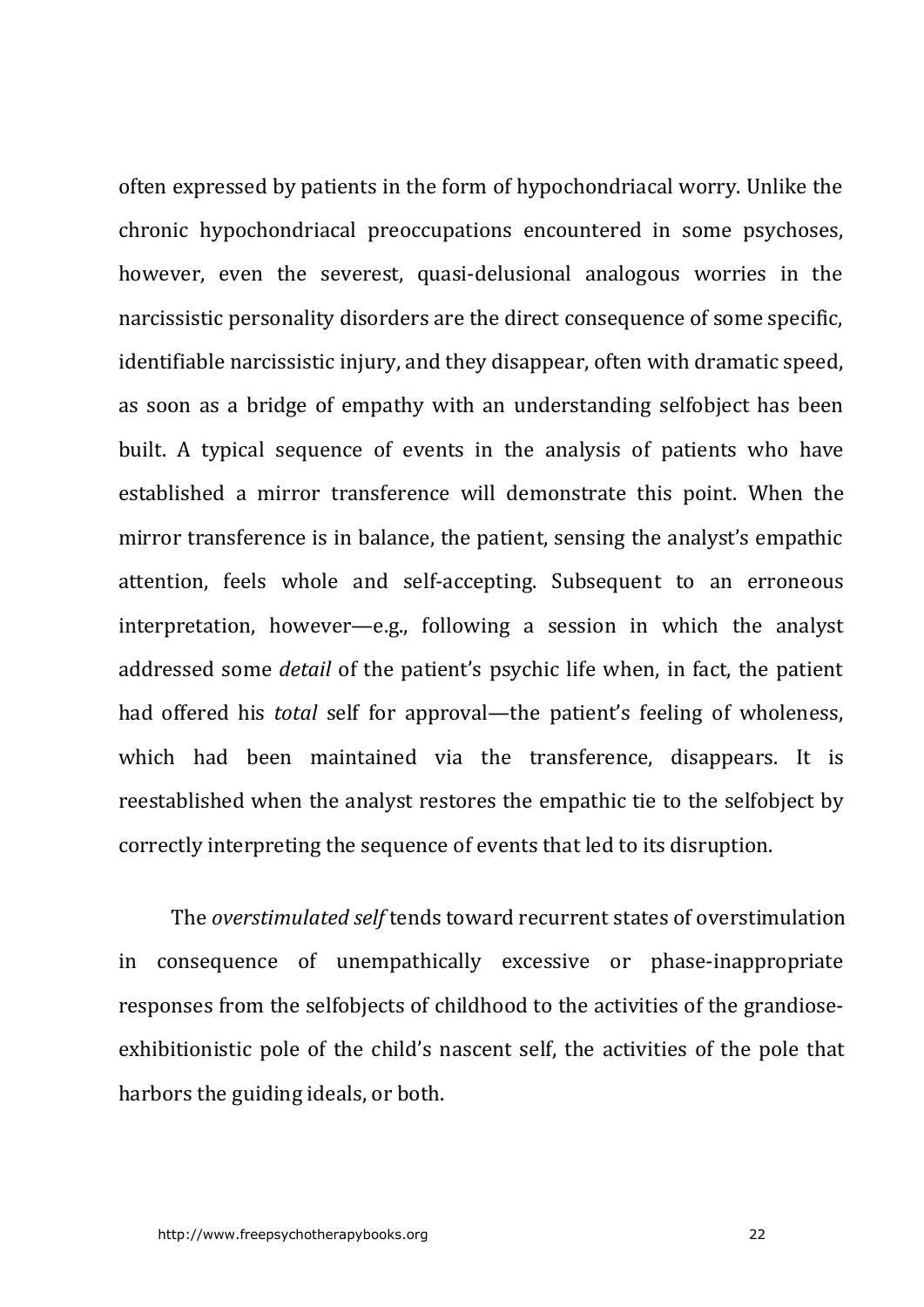If the grandiose-exhibitionistic pole of a person's self was exposed to unempathic overstimulation in childhood, then that person cannot obtain a healthy glow of enjoyment from external success. Since such people are subject to flooding by unrealistic, archaic fantasies of greatness that produce painful tension and anxiety, they will try to avoid situations in which they could become the center of attention. In some such persons creativity may be unimpaired so long as no exhibition of the *body* self is involved, directly or indirectly. In most of them, however, the creative-productive potential will be diminished because their intense ambitions, which have remained tied to unmodified grandiose fantasies, will frighten them.

Furthermore, in view of the fact that the selfobjects' responses focused prematurely and unrealistically on the fantasied performance or products of the self but failed to respond appropriately to the exhibitionism of the nascent nuclear self of the child as the initiator of the performance and as the shaper of the products, throughout life the self will be experienced as separate from its own actions and weak in comparison with them. Such people will tend to shy away from creative activities because their selves are in danger of being destroyed by being siphoned into their own performance or products.

If the pole that harbors a person's ideals was overstimulated in childhood—e.g., by the unempathically intense and prolonged display of a parental selfobject in need of admiration—then it will be the persisting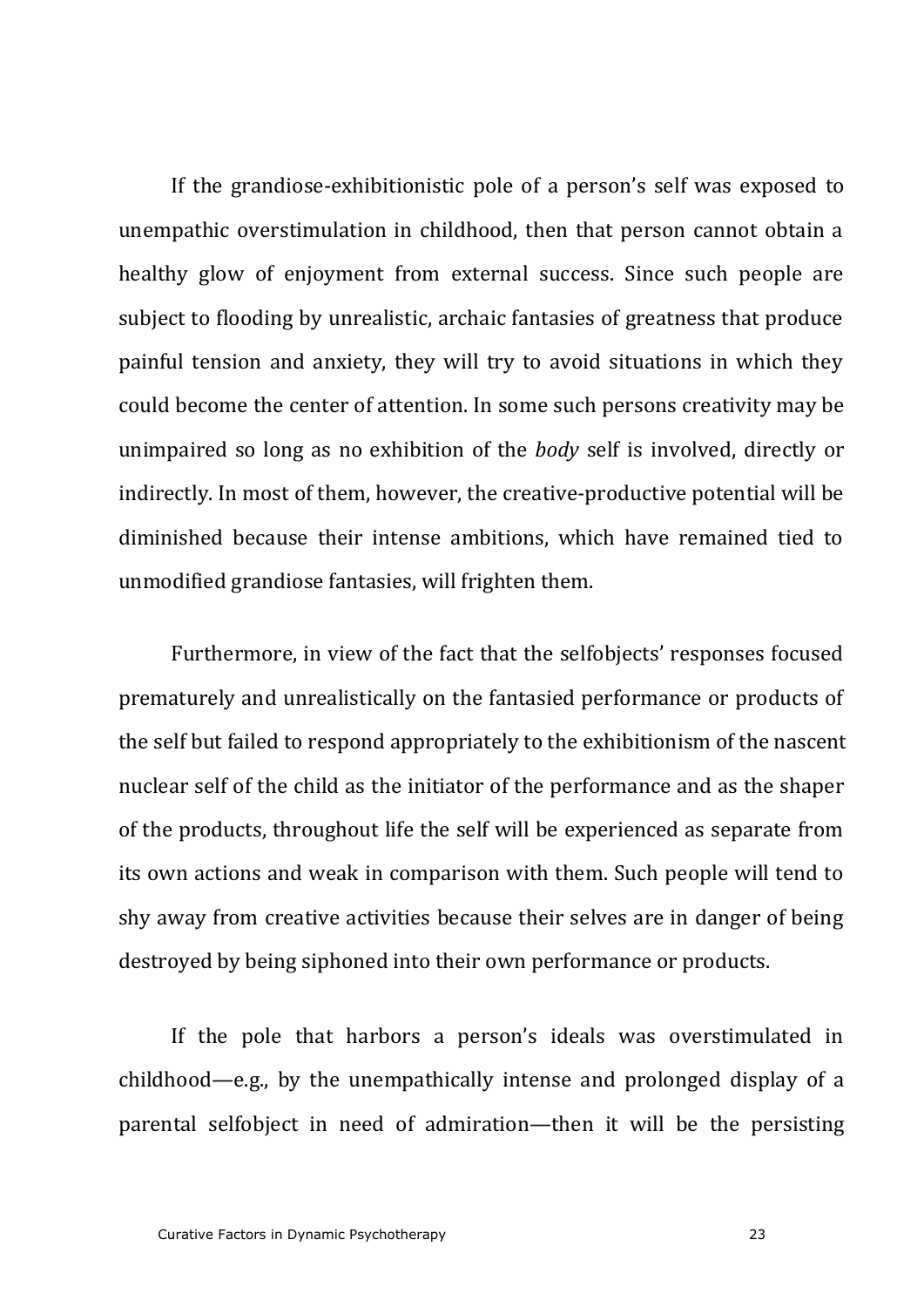intense need for the merger with an external ideal that will threaten the equilibrium of the self. Since contact with the idealized selfobject is therefore experienced as a danger and must be avoided, the healthy capacity for enthusiasm will be lost—the enthusiasm for goals and ideals which people with a firm self can experience vis-à-vis the admired great ones who are their guides and examples, or with regard to the idealized goals that they pursue.

Closely related to the overstimulated self is the *overburdened self*. But whereas the overstimulated self's ambitions and ideals have been unempathically responded to in isolation, without sufficient regard for the self *in* toto, the overburdened self has not been provided with the opportunity to merge with the calmness of an omnipotent selfobject. In other words, the overburdened self has suffered the trauma of unshared emotionality. The result of this specific empathic failure of the selfobject is the absence of the self-soothing capacity that protects normal persons from being traumatized by the spreading of their emotions, especially anxiety. A world that lacks such soothing selfobjects is an inimical, dangerous world. No wonder, then, that a self that was exposed in early life to states of overburdenedness because of the lack of soothing selfobjects will in certain circumstances experience its environment as hostile

During states of overburdenedness in adult life—e.g., after the therapist has been unempathic, particularly by failing to give the patient the right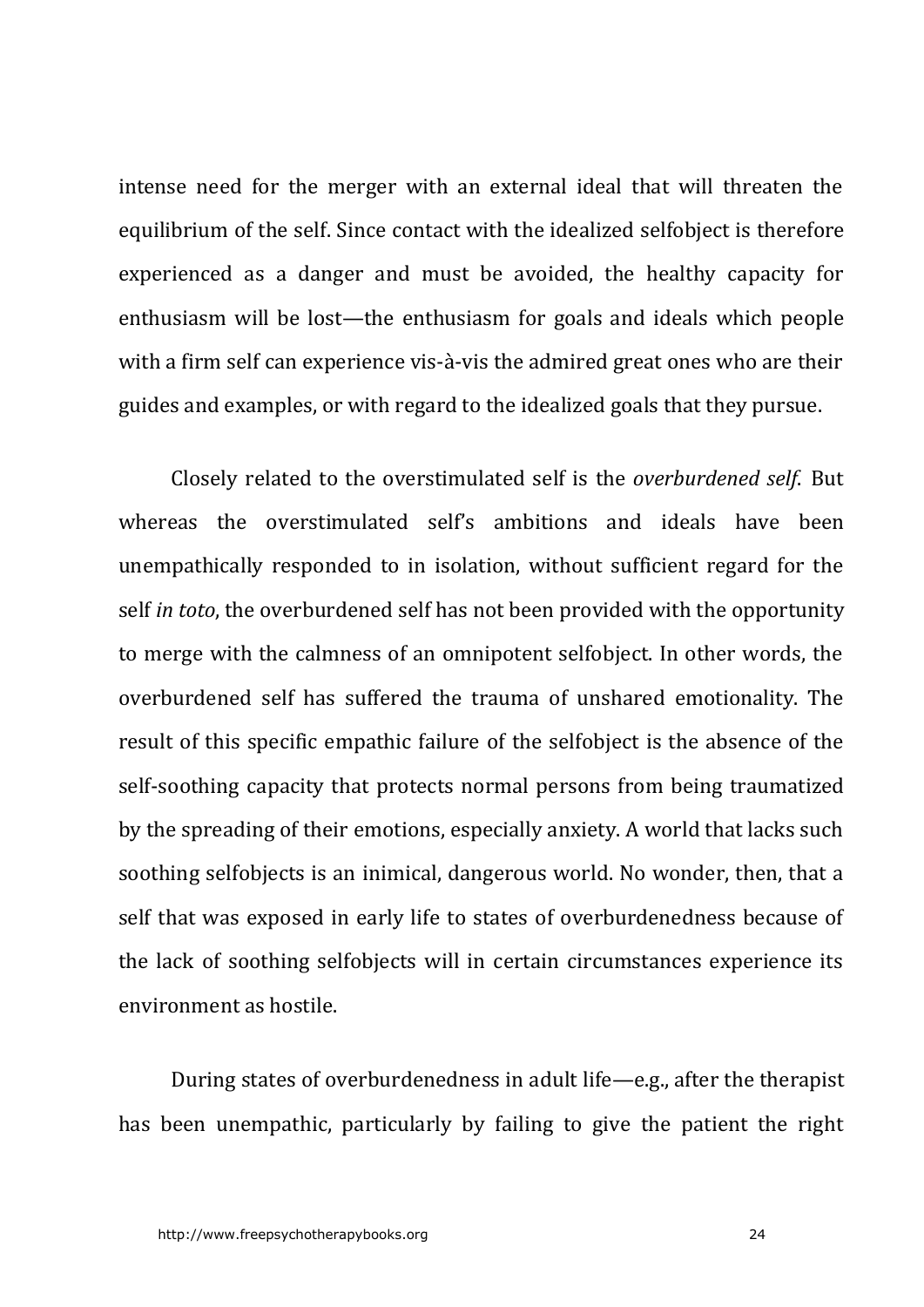interpretation with regard to his emotional state, or by pouring too much insight into him all at once, oblivious to the fact that the patient's capacity to absorb new understanding has been exceeded—a patient might dream that he lives in a poisoned atmosphere or that he is surrounded by swarms of dangerous hornets; and, in his waking awareness, he will tend to respond to otherwise hardly noticeable stimuli as if they were attacks on his sensibilities. He will, for example, complain of noises in the therapist's office or of unpleasant odors. These reactions of patients with narcissistic personality disorders, especially when they involve an overall attitude of irritability and suspiciousness, may at times strike us as alarmingly close to those we encounter in the psychoses, particularly in paranoia. Unlike the more or less systematized, chronic suspiciousness and counterhostility of the paranoiac, however, these manifestations of the overburdened state of the self—like the analogous hypochondriacal preoccupations in states of self-fragmentation always appear as the direct consequence of a specific narcissistic injury, i.e., the unempathic, overburdening response of a selfobject. They disappear speedily when an empathic bond with the selfobject has been reestablished, i.e., when a correct therapeutic interpretation has been made.

#### **Characterology**

The suffering associated with diseases of the self impels the sufferer to undertake psychological moves that will ameliorate his condition. The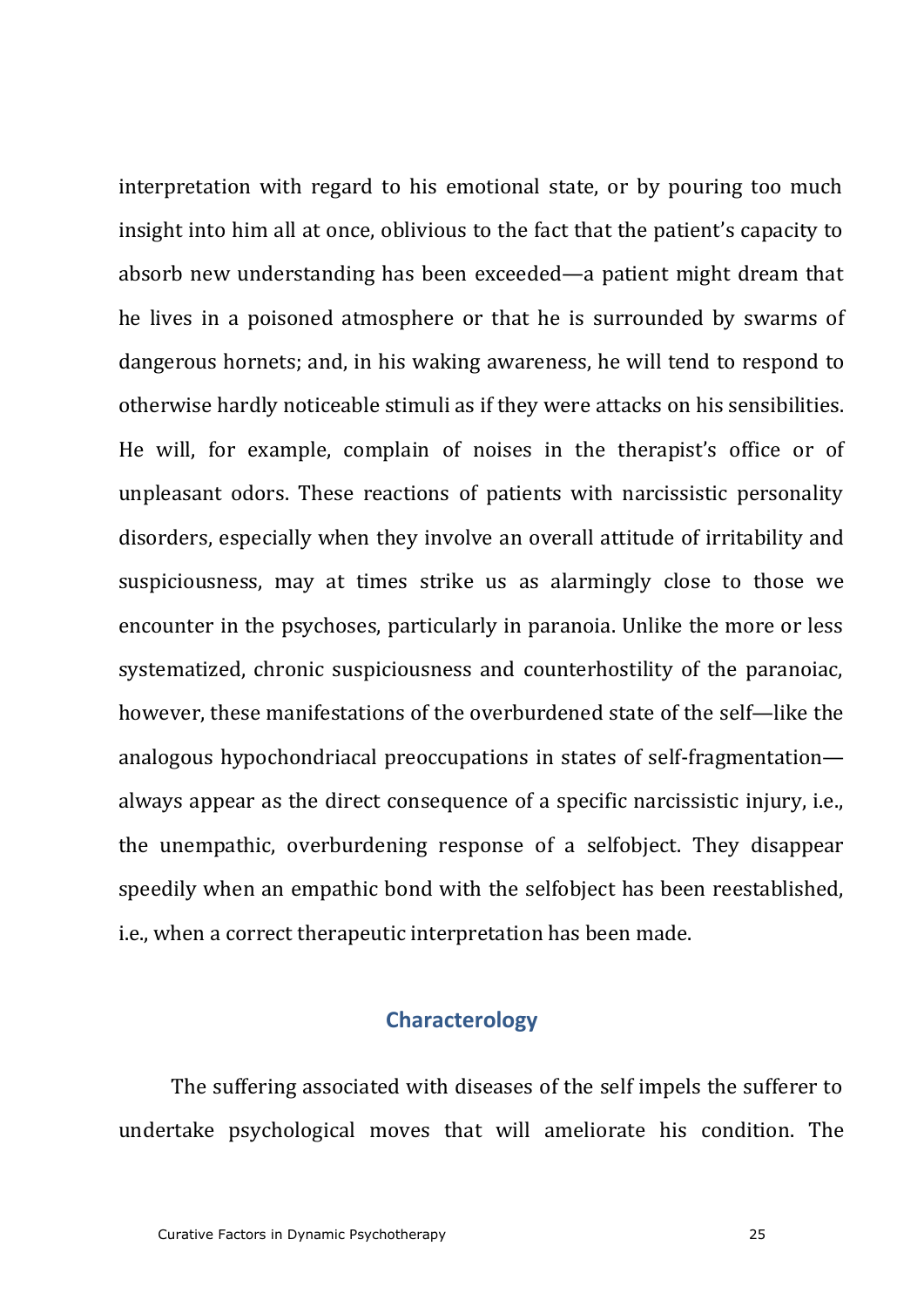resulting behavioral manifestations, however, are not the direct expression of the still persisting, normal self-assertive needs of childhood. Because of the intensity of these needs and the patient's conviction that they will not be responded to, they arouse deep shame which, in turn, leads to their suppression. Sometimes, particularly in the narcissistic behavior disorders, suppression alternates with bursts of ragefully expressed but ineffectively pursued demands that the wrong that has been done be set right. But it is not only the fact that total suppression of narcissistic needs alternates with stridently expressed demands for their immediate fulfillment that differentiates the behavior of the adult with self pathology from the healthily assertive behavior of the normal child. The demands themselves—whether they take the form of fantasies (in the narcissistic personality disorders) or are openly expressed through words and behavior (in the narcissistic behavior disorders), and whether they involve grandiose-exhibitionistic display or acceptance by idealized figures—are not a manifestation of the normal narcissism of childhood. Having been deprived of the appropriate responses from their selfobjects in childhood, such persons either chase after fragments of the never experienced normal narcissistic fulfillment or disavow their needs by the imperious assertion of invulnerability and omnipotence.

The delineation of various character types in the narcissistic realm, especially when combined with the study of the specific failures of the selfobjects of childhood that are the decisive genetic factors in character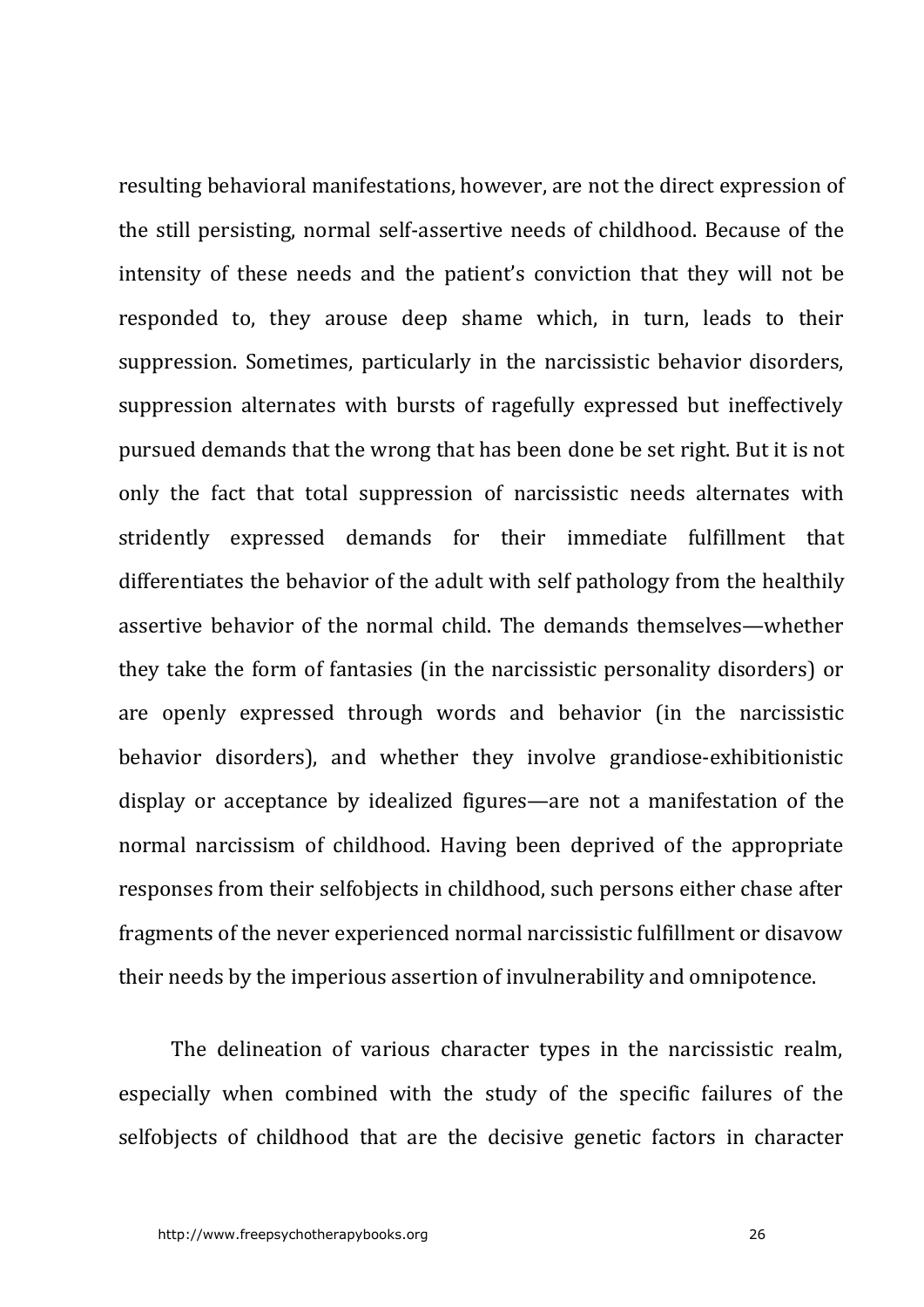formation, will serve as a guide for the therapist's activities vis-à-vis patients' self pathology. Some of the narcissistic character types that we will delineate overlap to some extent with some of the syndromes of self pathology presented in the preceding section. In contrast to the earlier descriptions, however, our emphasis here will be not primarily on chronic or recurring states of the self but on the behavior and experiences of those who suffer from various specific self disorders. The same qualifications that we gave concerning mixed and shifting cases of self pathology also apply to the following attempt to delimit some specific personality types in the narcissistic realm.

*Mirror-hungry personalities* thirst for selfobjects whose confirming and admiring responses will nourish their famished self. They are impelled to display themselves and to evoke the attention of others in order to counteract, however fleetingly, their inner sense of worthlessness and lack of self-esteem. Some of them are able to establish relationships with reliably mirroring others that will sustain them for long periods. But most of them will not be nourished for long, even by genuinely accepting responses. Thus, despite their discomfort about their need to display themselves and despite their sometimes severe stage fright, they must go on trying to find new selfobjects whose attention and recognition they seek to induce.

*Ideal-hungry personalities* are forever in search of others whom they can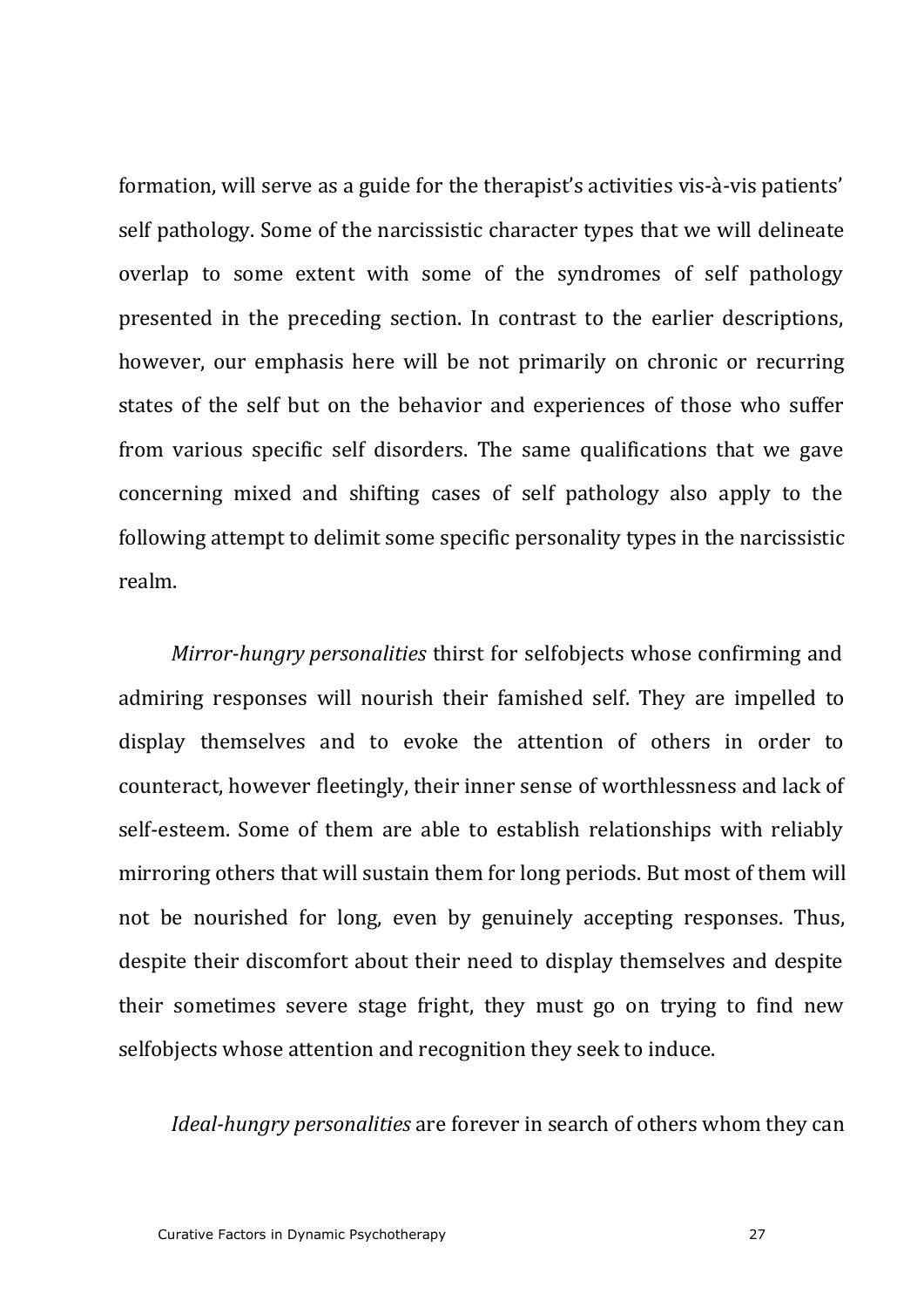admire for their prestige, power, beauty, intelligence, or moral stature. They can experience themselves as worthwhile only so long as they can relate to idealized selfobjects. Again, in some instances, such relationships last a long time and are genuinely sustaining to both people involved. In most cases, however, the inner void cannot forever be filled by these means. Ideal-hungry persons feel the persistence of the structural defect and, as a consequence of this awareness, begin to look for—and, of course, inevitably find—some realistic defects in their god. They then continue the search for new idealizable selfobjects, always with the hope that the next great figure they attach themselves to will not disappoint them.

*Alter-ego-hungry personalities* need a relationship with a selfobject that confirms the existence and the reality of the self by conforming to the self's appearance, opinions, and values. At times, alter-ego-hungry personalities, too, may be able to form lasting friendships—relationships in which each of the partners experiences the feelings of the other as if they had been experienced by one's self.

If thou sorrow, he will weep; If thou wake, he cannot sleep. Thus of every grief in heart He with thee doth bear a part.

#### Shakespeare, *The Passionate Pilgrim*

But again, in most instances, the inner void cannot be permanently filled by the twinship. The alter-ego-hungry person discovers that the other is a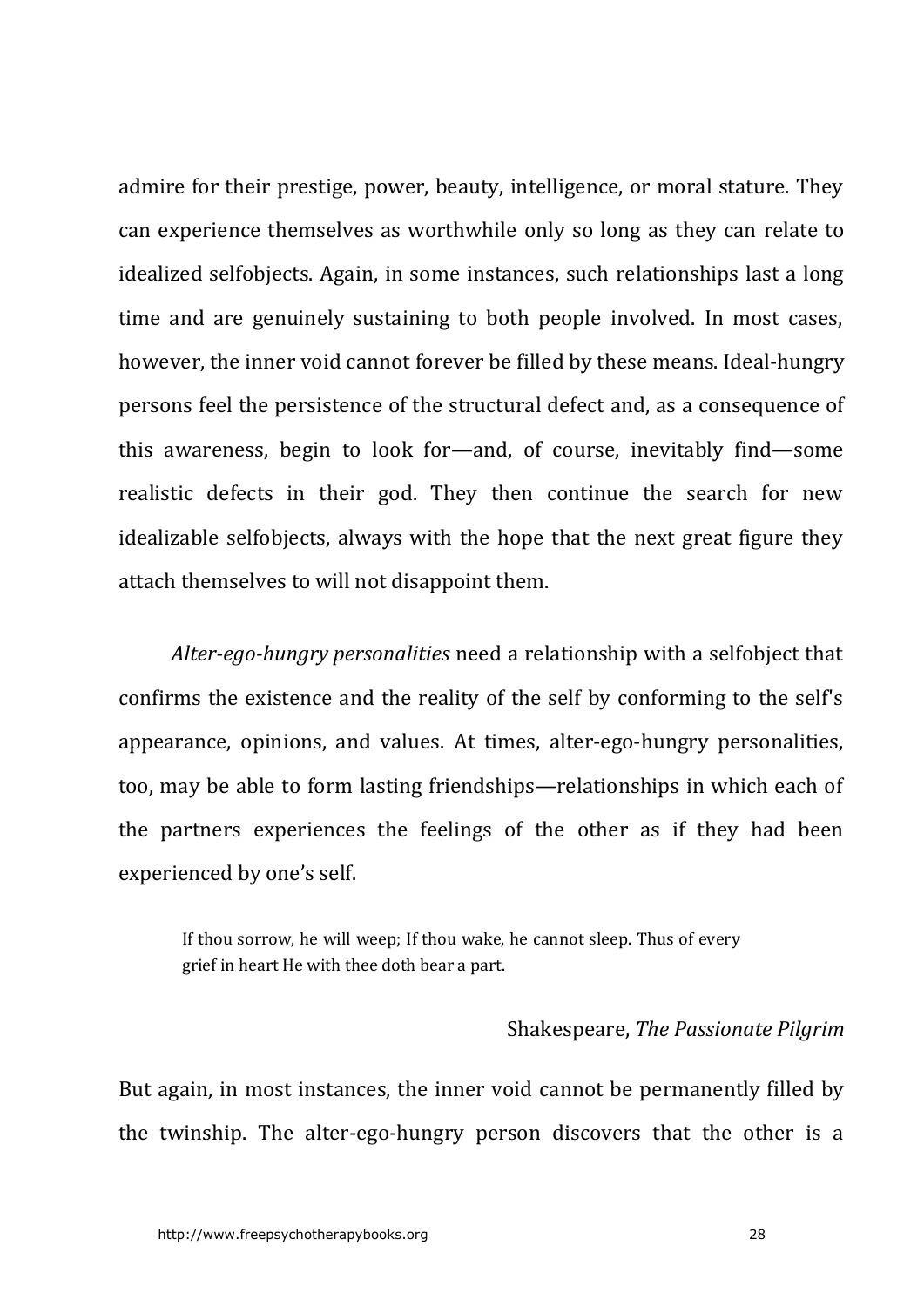separate self and, as a consequence of this discovery, begins to feel estranged from the other. It is thus characteristic for most of these relationships to be short-lived. Like the mirror- and ideal-hungry personalities, the alter-egohungry personality is prone to look restlessly for one replacement after another.

The above-mentioned three narcissistic character types are frequently encountered in everyday life and, in general, should be considered variants of the normal human personality, with its assets and defects, rather than forms of psychopathology. Stated in more experience-distant terms, it is not primarily the *intensity* of their need that brings about the attitude and behavior typical of these types, but rather, the *specific direction* in which they are propelled in their attempt to remedy a circumscribed weakness in the self. It is the location—not the extent—of the self defect that produces the characteristic stance of these individuals. By contrast, the following two types are characterized less by the location of the defect and more by its extent. In general, they must be considered as lying within the spectrum of pathological narcissism.

*Merger-hungry personalities* impress us by their need to control their selfobjects in an effort to obtain self structure. Here, in contrast to the types sketched above, the need for merger dominates the picture; the specific type of merger, however—i.e., merger with a mirroring selfobject, an idealized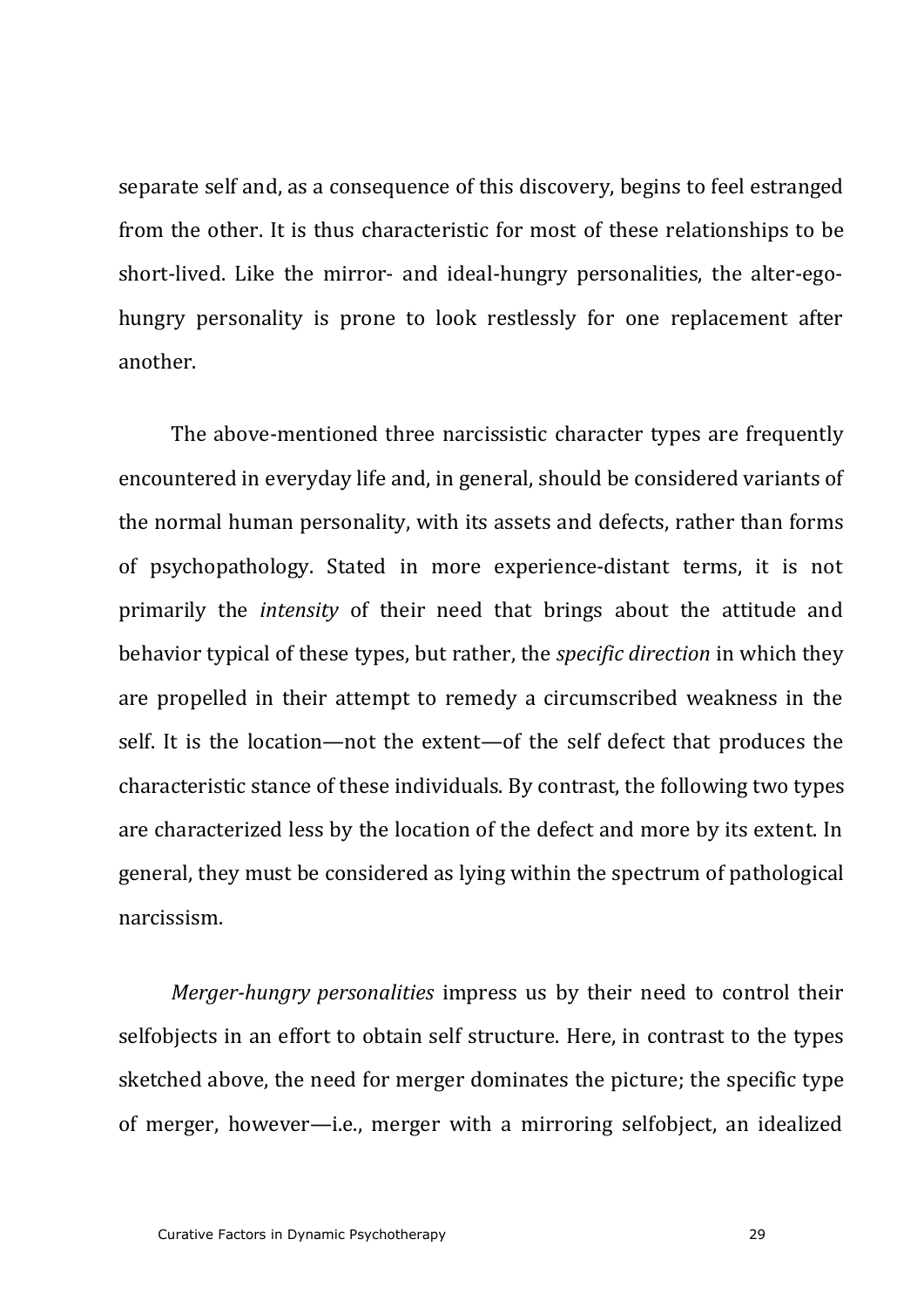selfobject, or an alter ego—is less important in determining the person's behavior. Because the self of such persons is seriously defective or enfeebled, they need selfobjects in lieu of self structure. Their manifest personality features and behavior are thus dominated by the fact that the fluidity of the boundaries between them and others interferes with their ability to discriminate their own thoughts, wishes, and intentions from those of the selfobject. Because they experience the other as their own self, they feel intolerant of his or her independence: they are very sensitive to separations from the selfobject and they demand—indeed they expect without question the selfobject's continuous presence.

*Contact-shunning personalities* are the reverse of the merger-hungry types. Although for obvious reasons they attract the least notice, they may well be the most common of the narcissistic character types. These persons avoid social contact and become isolated, not because they are uninterested in others, but, on the contrary, just because their need for them is so intense. The intensity of their need not only leads to great sensitivity to rejection—a sensitivity of which they are painfully aware—but also, on deeper and unconscious levels, to the apprehension that the remnants of their nuclear self will be swallowed up and destroyed by the yearned-for, all-encompassing union.

#### <span id="page-29-0"></span>**The Treatment of the Narcissistic Behavior and Personality Disorders**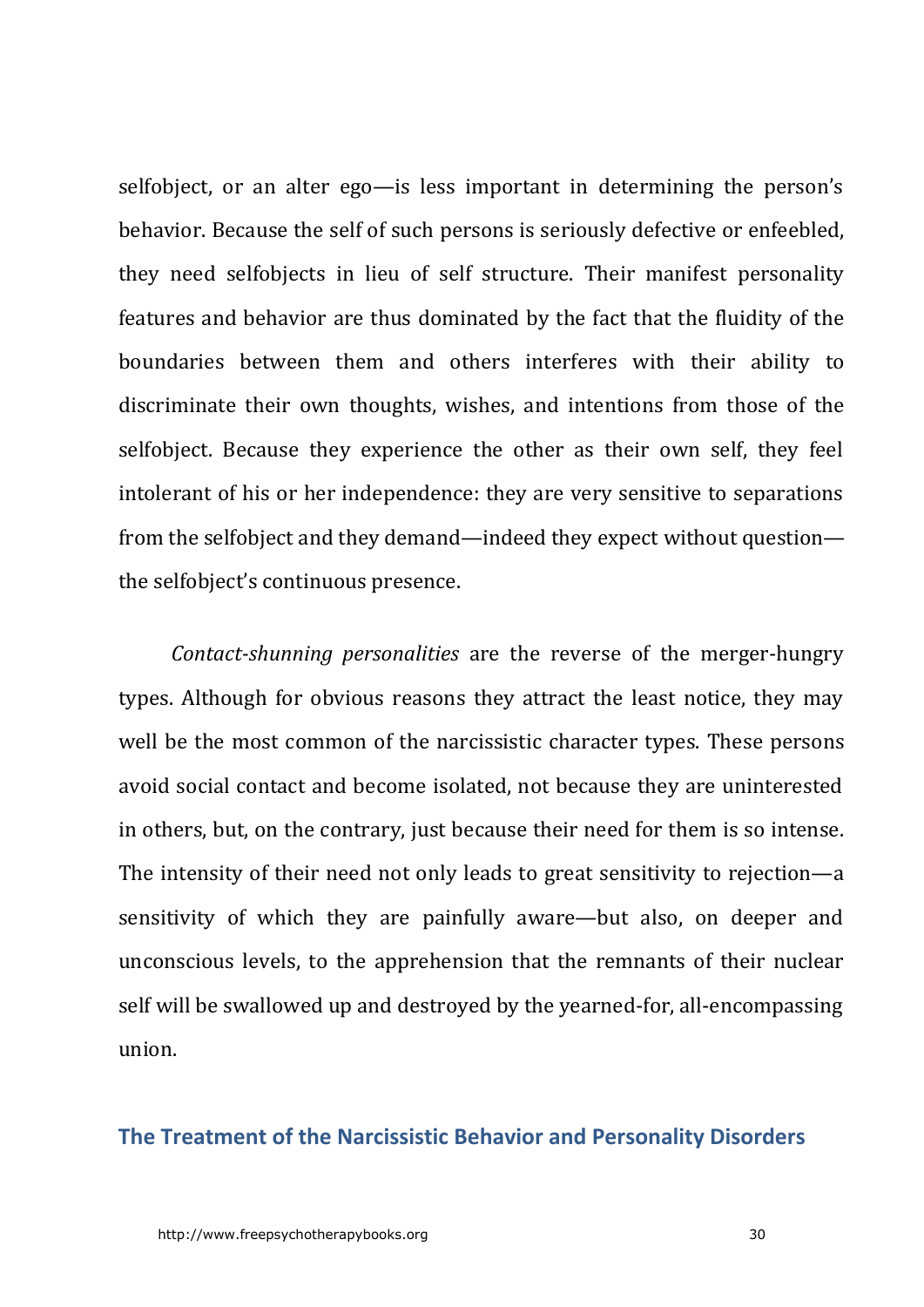The essential therapeutic goal of depth psychology is the extensive amelioration or cure of the central disturbance, not the suppression of symptoms by persuasion or education, however benevolently brought to bear. Since the central pathology in the narcissistic behavior and personality disorders is the defective or weakened condition of the self, the goal of therapy is the rehabilitation of this structure. True, to external inspection, the clusters of symptoms and personality features that characterize the narcissistic behavior disorders, on the one hand, and the narcissistic personality disorders, on the other hand, are completely different: the selfassertive claims of the first group appear to be too strong, and those of the second group not strong enough. But depth-psychological investigation demonstrates that the psychopathological basis of both disorders—the disease of the self—is in essence the same.

With regard to those patients with narcissistic behavior disorders who make overloud narcissistic claims and whose behavior appears to be too selfassertive, the therapist might be tempted to persuade them to relinquish their demands and to accept the limitations imposed by the realities of adult life. But doing this is like trying to persuade patients who suffer from a structural neurosis to give up their phobia, hysterical paralysis, or compulsive ritual. The overtly expressed, excessive narcissistic demands and self-assertiveness of these patients are not the manifestations of an archaic narcissism that was never tamed, but are instead a set of characterologically embedded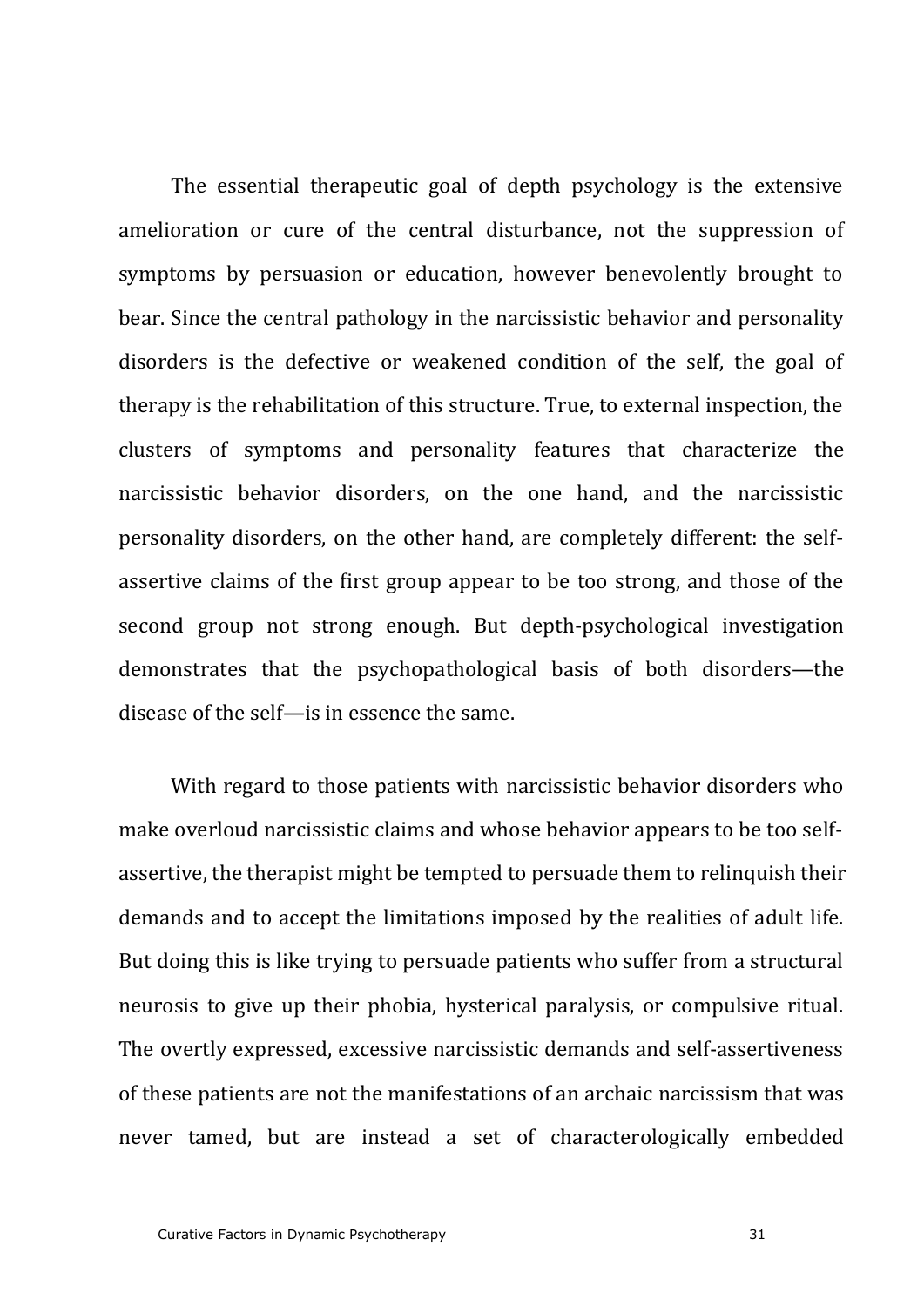symptoms.

Indeed, it is the essence of the disease of these patients that access to their childhood narcissism is barred. The unfulfilled narcissistic needs of their childhood, which they must learn to get in touch with, to accept, and to express, lie buried deep beneath their clamorous assertiveness, guarded by a wall of shame and vulnerability. If, on the basis of a therapeutic maturity- or reality-morality, the therapist concentrates on censuring the patient's manifest narcissism, the patient's repressed narcissistic needs will be driven more deeply into repression—or the depth of the split in the personality that separates the sector of the psyche that contains the unresponded-to autonomous self from the noisily assertive one that lacks autonomy will increase—and the unfolding of the narcissistic transference will be blocked.

These considerations apply whether the patient's overt narcissistic demands are expressed via quietly persistent pressure, attacks of scathing narcissistic rage, or emotional means that lie between these two extremes. We all know people who annoy us by asking us again and again to repeat our favorable comments about some successful performance of theirs. And we all also know others who, throughout their lives, go from one selfishly demanding rage attack to another, seemingly oblivious to the rights and feelings of those toward whom their demands are directed. If the analyst responds to these demands by exhortations concerning realism and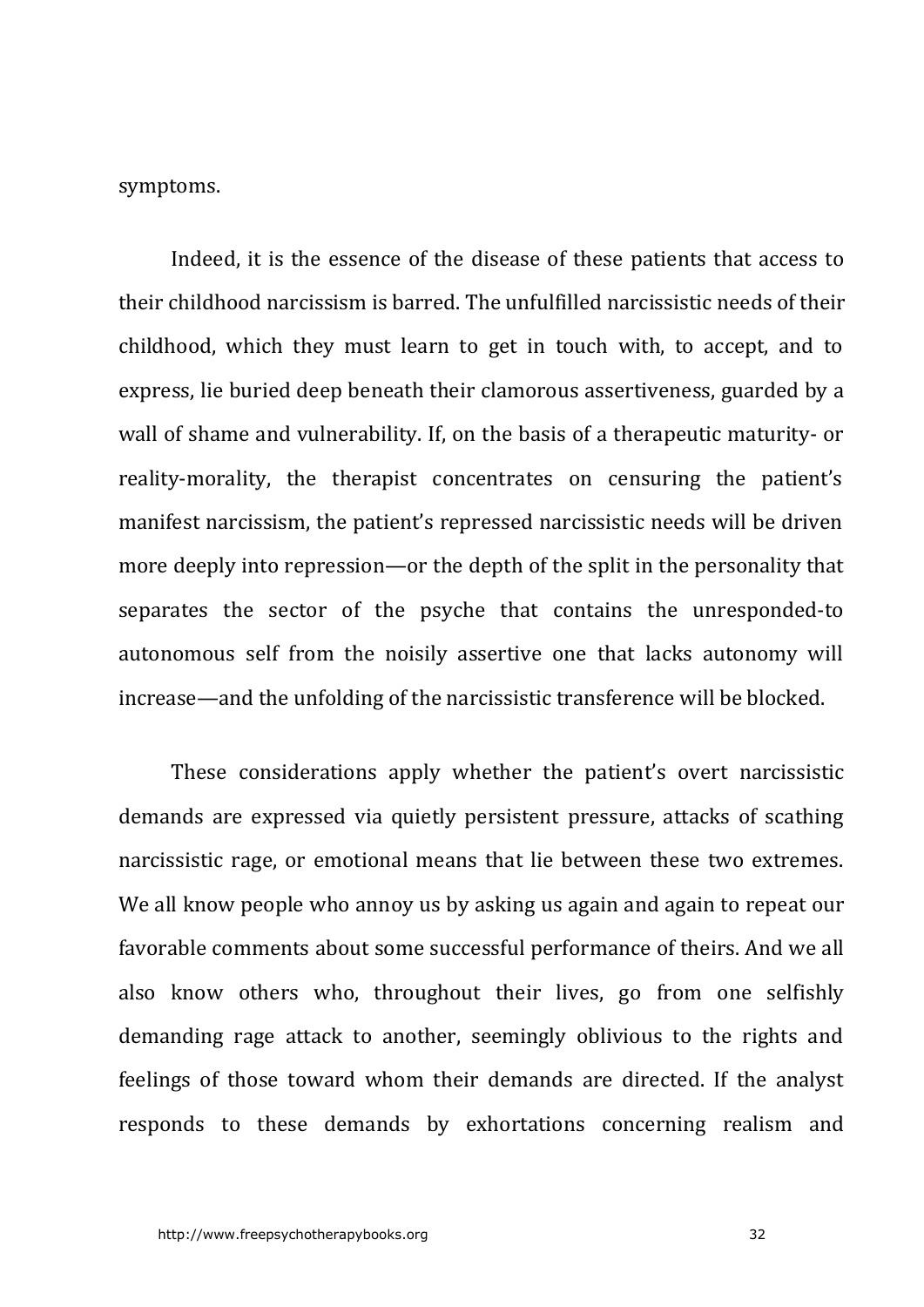emotional maturity or, worse still, blamefully interprets them as the expression of an insatiable oral drive that needs to be tamed or of an evil primary destructiveness that needs to be neutralized and bound by aggression-curbing psychic structures, then, as we said, the development of the narcissistic transference will be blocked

But if the analyst can show to the patient who demands praise that, despite the availability of average external responses, he must continue to "fish for compliments" because the hopeless need of the unmirrored child in him remains unassuaged; and if the analyst can show to the raging patient the helplessness and hopelessness that lie behind his rages, can show him that his rage is indeed the direct consequence of his inability to assert his demands effectively, then the old needs will slowly begin to make their appearance more openly as the patient becomes more empathic with himself. And when the repressions are thus ultimately relinquished—or when the split maintained via disavowal is bridged—and the narcissistic demands of  $childhood$  begin to make their first shy appearance, the danger is not that they will run to extremes, but that they will again go into hiding at the first rebuff or unempathic response. In other words, experience teaches us that the therapist's major effort must be concentrated on the task of keeping the old needs mobilized. If the therapist succeeds in this, then they will gradually —and spontaneously—be transformed into normal self-assertiveness and normal devotion to ideals.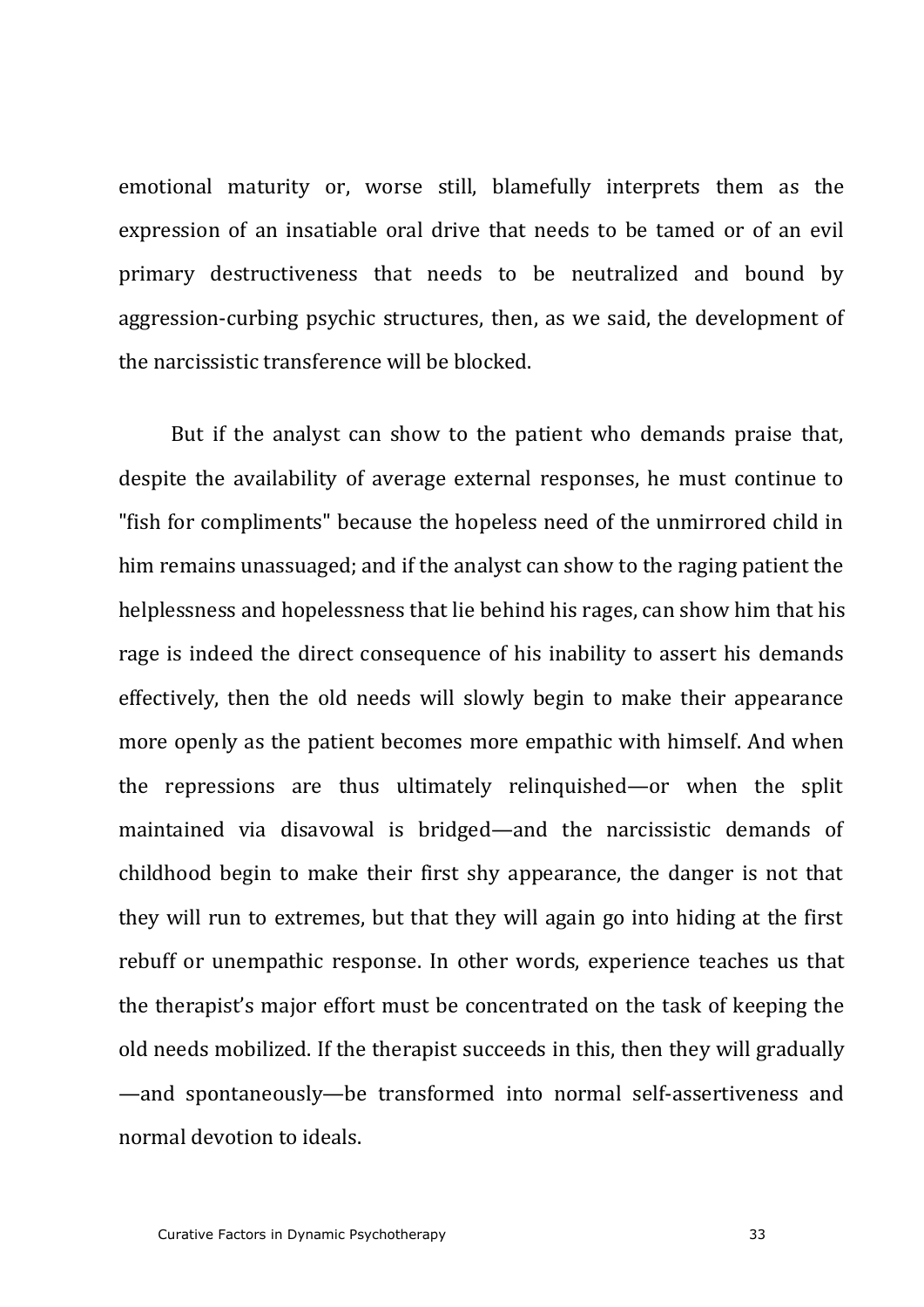The foregoing conclusions also hold with regard to those with self pathology or narcissistic personality disturbances who are overtly shy, unassertive, and socially isolated, but whose conscious and preconscious fantasies—"the secret life of Walter Mitty"—are grandiose. If the therapist believes that the patient's timidity, shyness, and social isolation are due to the persistence of archaic illusions, specifically, to the persistence of untamed childhood grandiosity as manifested in grandiose fantasies, then he will feel justified in applying educational and moral pressure to persuade the patient to relinquish these fantasies. But neither the patient's fantasies nor his social isolation are the cause of his illness. On the contrary, together they constitute a psychological unit which, as a protective device, attempts to maintain the patient's precariously established self by preventing its dangerous exposure to rebuff and ridicule. If the therapist is educational rather than analytic, merely trying to persuade the patient to give up his fantasied grandiosity, then the distance between the patient's defective self, on the one hand, and the therapist as the hoped-for empathic responder to the patient's narcissistic needs, on the other hand, will increase, and the spontaneous movement toward the first significant breach in the wall of sensitivity and suspicion the establishment of a narcissistic transference—will be halted.

If, however, the therapist can explain without censure the protective function of the grandiose fantasies and the social isolation, and thus demonstrate attunement with the patient's disintegration anxiety and shame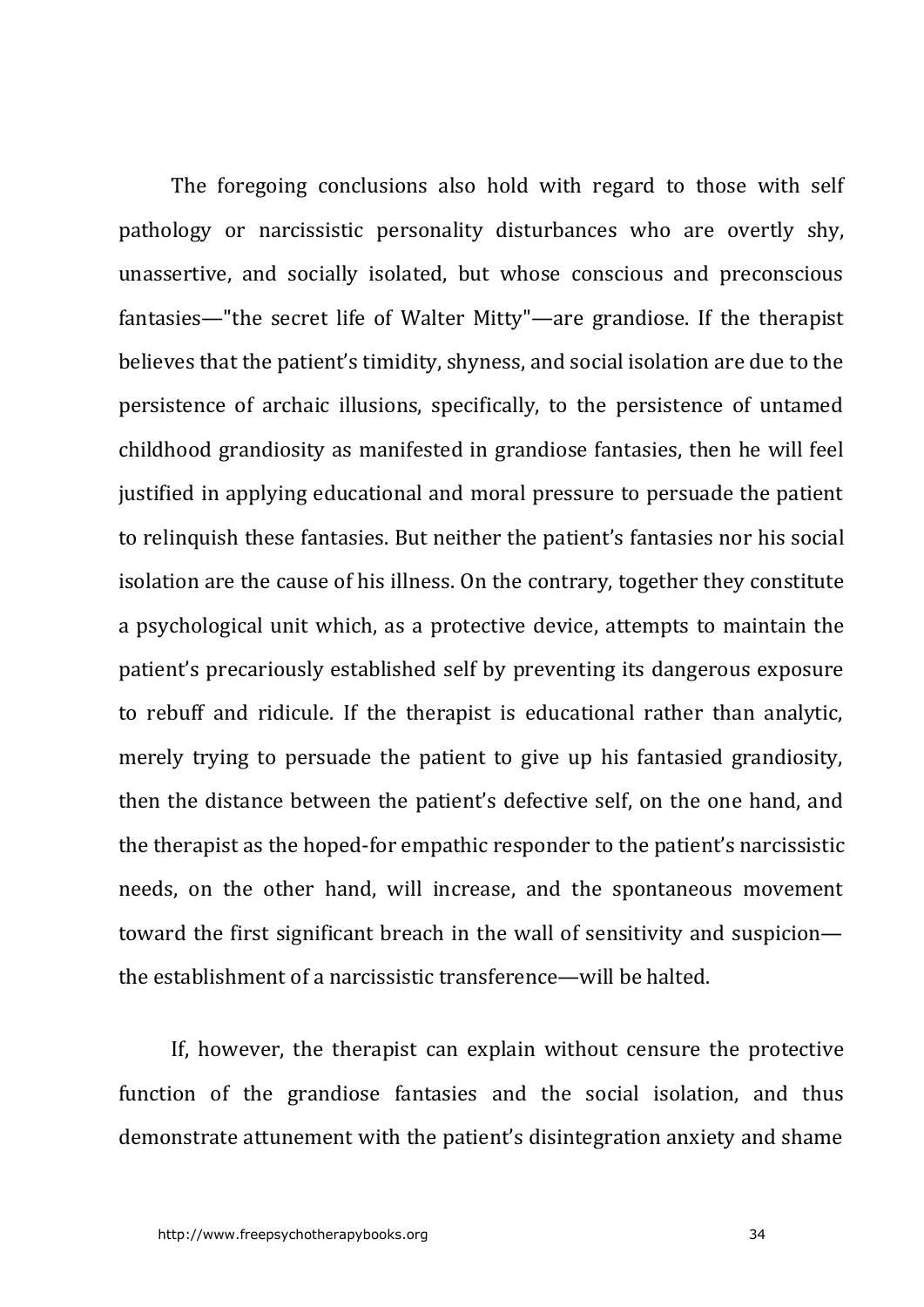concerning his precariously established self, then the spontaneously arising transference mobilization of the old narcissistic needs can proceed unhindered. Despite disintegration fears and shame, the patient will then be able—cautiously at first, later more openly—to reexperience the need for the self-object's joyful acceptance of childhood grandiosity and for an omnipotent surrounding—healthy needs that were not responded to in early life. Again, as in the case of the narcissistic behavior disorders, the remobilized needs will gradually and spontaneously be transformed into normal selfassertiveness and normal devotion to ideals.

In the foregoing we demonstrated that our therapeutic principles and correlated therapeutic strategy are based on the understanding of the central psychopathology of the analyzable disorders of the self and that they have as their aim the amelioration and cure of this central psychopathology. Since in both major types of analyzable disorders the psychopathology is the same, it follows that despite their divergent symptoms—noisy demands and intense social activity in the narcissistic behavior disorders, shame and social isolation in the narcissistic personality disorders—the process of treatment too is, in essence, the same. And, of course, the nature of the wholesome result that is achieved by the treatment is also the same: that is, the firming of the formerly enfeebled self, both in the pole that carries the patient's selfconfidently held ambitions and in the pole that carries his idealized goals. We need only add that the patient's revitalized self-confidence and enthusiasm